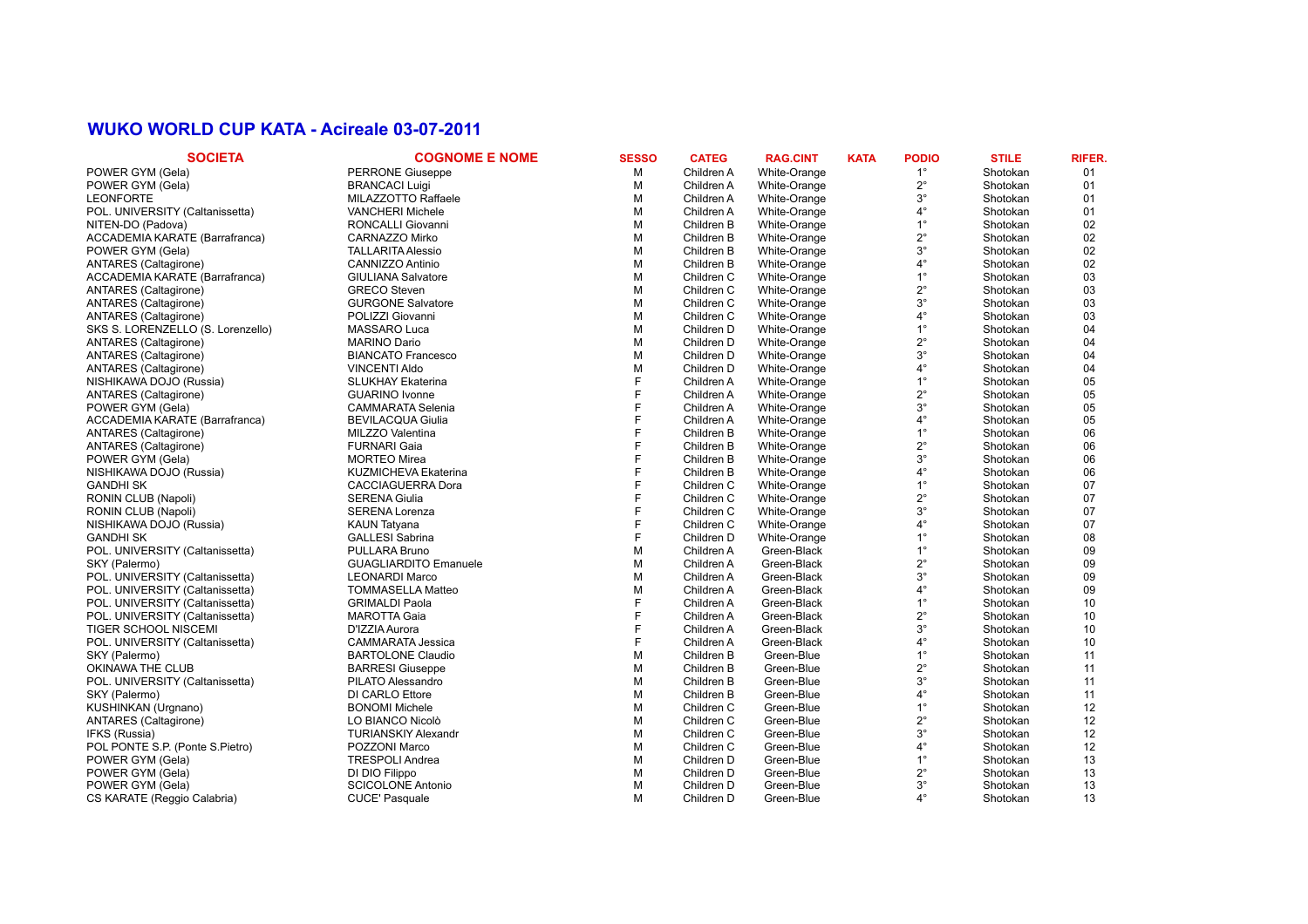| YOSHITAKA (Sassari)                             | <b>MUNDULA Anna</b>                        | F      | Children B   | Green-Blue        |      | $1^{\circ}$ | Shotokan | 14 |
|-------------------------------------------------|--------------------------------------------|--------|--------------|-------------------|------|-------------|----------|----|
| TIGER SCHOOL NISCEMI                            | <b>ARTESI Sophia</b>                       | E      | Children B   | Green-Blue        |      | $2^{\circ}$ | Shotokan | 14 |
| KUSHINKAN (Urgnano)                             | <b>BARGIGGIA Chiara</b>                    | F      | Children C   | Green-Blue        |      | $1^{\circ}$ | Shotokan | 15 |
| CS KARATE (Reggio Calabria)                     | <b>NAVA Giada</b>                          | F      | Children C   | Green-Blue        |      | $2^{\circ}$ | Shotokan | 15 |
| SKY (Palermo)                                   | <b>GARDA Mariana</b>                       |        | Children C   | Green-Blue        |      | $3^\circ$   | Shotokan | 15 |
| <b>ANTARES (Caltagirone)</b>                    | <b>BARONE Alessia</b>                      | F      | Children C   | Green-Blue        |      | $4^{\circ}$ | Shotokan | 15 |
| CS KARATE (Reggio Calabria)                     | DE SALVO Luisa                             | F      | Children D   | Green-Blue        |      | $1^{\circ}$ | Shotokan | 16 |
| POWER GYM (Gela)                                | PATERNO' Martina                           | F      | Children D   | Green-Blue        |      | $2^{\circ}$ | Shotokan | 16 |
| POWER GYM (Gela)                                | <b>GRECO Vincenzo</b>                      | M      | Children B   | <b>Brow-Black</b> |      | $1^{\circ}$ | Shotokan | 17 |
| POL. UNIVERSITY (Caltanissetta)                 | <b>CONTINO Domenico</b>                    | M      | Children B   | Brow-Black        |      | $2^{\circ}$ | Shotokan | 17 |
| POL. UNIVERSITY (Caltanissetta)                 | D'ANTONI Andrea                            | М      | Children B   | <b>Brow-Black</b> |      | $3^{\circ}$ | Shotokan | 17 |
| TIGER SCHOOL NISCEMI                            | MILITELLO Mario                            | М      | Children B   | <b>Brow-Black</b> |      | $4^{\circ}$ | Shotokan | 17 |
| NENRYU (Verbania)                               | SANFILIPPO Alfio                           | M      | Children C   | <b>Brow-Black</b> |      | $1^{\circ}$ | Shotokan | 18 |
| IFKS (Russia)                                   | <b>RYBIN Vasili</b>                        | M      | Children C   | <b>Brow-Black</b> |      | $2^{\circ}$ | Shotokan | 18 |
| POL. UNIVERSITY (Caltanissetta)                 | <b>GAGLIANO Matteo</b>                     | M      | Children C   | <b>Brow-Black</b> |      | $3^\circ$   | Shotokan | 18 |
| ANTARES (Caltagirone)                           | SORTINO Marvin                             | M      | Children C   | <b>Brow-Black</b> |      | $4^{\circ}$ | Shotokan | 18 |
|                                                 |                                            | М      | Children D   | <b>Brow-Black</b> |      | $1^{\circ}$ | Shotokan | 19 |
| NISHIKAWA DOJO (Russia)<br>JOSHIKI (Valmadrera) | <b>VATAGI Sergey</b><br><b>ROTA Andrea</b> | М      | Children D   | <b>Brow-Black</b> |      | $2^{\circ}$ | Shotokan | 19 |
| POL. UNIVERSITY (Caltanissetta)                 | LOMONACO Alessandro                        | M      | Children D   | <b>Brow-Black</b> |      | $3^{\circ}$ | Shotokan | 19 |
|                                                 |                                            |        |              |                   |      | $4^{\circ}$ |          |    |
| CS KARATE (Reggio Calabria)                     | MAZZA Angelo                               | M<br>F | Children D   | <b>Brow-Black</b> |      | $1^{\circ}$ | Shotokan | 19 |
| POL. UNIVERSITY (Caltanissetta)                 | GIANPORCARO Costanza                       |        | Children C   | <b>Brow-Black</b> |      |             | Shotokan | 21 |
| FKSI (Switzerland)                              | RENSANI Naomi                              | F<br>F | Children C   | <b>Brow-Black</b> |      | $2^{\circ}$ | Shotokan | 21 |
| LA FENICE                                       | <b>CANTELLA Danila</b>                     | F      | Children C   | Brow-Black        |      | $3^\circ$   | Shotokan | 21 |
| OKINAWA THE CLUB                                | <b>MAROTTA Michela</b>                     |        | Children C   | <b>Brow-Black</b> |      | $4^{\circ}$ | Shotokan | 21 |
| NISHIKAWA DOJO (Russia)                         | <b>VATAGI Sergey</b>                       | M      | Cadets       | <b>All Belts</b>  |      | $1^{\circ}$ | Shotokan | 23 |
| DOJO & FITNESS (Ferentino)                      | DELL'ANTONIO Gianandrea                    | M      | Cadets       | <b>All Belts</b>  |      | $2^{\circ}$ | Shotokan | 23 |
| <b>BUSHIDO (Schio)</b>                          | <b>CATANIA Andrea</b>                      | M      | Cadets       | All Belts         |      | $3^\circ$   | Shotokan | 23 |
| FEUAM (Spain)                                   | LAJARA Insa                                | М      | Cadets       | <b>All Belts</b>  |      | $4^{\circ}$ | Shotokan | 23 |
| <b>BUSHIDO (Schio)</b>                          | <b>CATANIA Andrea</b>                      | М      | Juniores     | <b>All Belts</b>  |      | $1^{\circ}$ | Shotokan | 24 |
| LA FENICE                                       | <b>MIUCCIO Ottavio</b>                     | M      | Juniores     | <b>All Belts</b>  |      | $2^{\circ}$ | Shotokan | 24 |
| OKINAWA THE CLUB                                | PILOTTA Raman                              | M      | Juniores     | <b>All Belts</b>  |      | $3^{\circ}$ | Shotokan | 24 |
| <b>ANTARES</b> (Caltagirone)                    | <b>BARONE Luisa</b>                        |        | Cadets       | All Belts         |      | $1^{\circ}$ | Shotokan | 26 |
| POWER GYM (Gela)                                | STIMOLO Claudia                            | F      | Cadets       | All Belts         |      | $2^{\circ}$ | Shotokan | 26 |
| POWER GYM (Gela)                                | <b>SCHEMBRI Chiara</b>                     |        | Cadets       | All Belts         |      | $3^\circ$   | Shotokan | 26 |
| POWER GYM (Gela)                                | <b>CAPPELLO Grecia</b>                     | F      | Cadets       | All Belts         |      | $4^{\circ}$ | Shotokan | 26 |
| POWER GYM (Gela)                                | <b>GUERRIERI Giulia</b>                    | F      | Juniores     | All Belts         |      | $1^{\circ}$ | Shotokan | 27 |
| <b>ANTARES</b> (Caltagirone)                    | <b>BARONE Luisa</b>                        |        | Juniores     | <b>All Belts</b>  |      | $2^{\circ}$ | Shotokan | 27 |
| <b>ANTARES</b> (Caltagirone)                    | <b>GEMMA Sara</b>                          |        | Juniores     | <b>All Belts</b>  |      | $3^{\circ}$ | Shotokan | 27 |
| POWER GYM (Gela)                                | STIMOLO Claudia                            |        | Juniores     | All Belts         |      | $4^{\circ}$ | Shotokan | 27 |
| SKY (Palermo)                                   | LICAUSI Floriana                           |        | Cadets       | All Belts         |      | $1^{\circ}$ | Shotokan | 32 |
| CS KARATE (Reggio Calabria)                     | <b>MORABITO Giusy</b>                      | F      | Cadets       | All Belts         |      | $2^{\circ}$ | Shotokan | 32 |
| CS KARATE (Reggio Calabria)                     | ROMEO Ilaria                               | F      | Cadets       | <b>All Belts</b>  |      | $3^\circ$   | Shotokan | 32 |
| CS KARATE (Reggio Calabria)                     | DE SALVO Luisa                             | F      | Cadets       | <b>All Belts</b>  |      | $4^{\circ}$ | Shotokan | 32 |
| SKY (Palermo)                                   | LOMBARDO Roberto                           | M      | Cadets       | All Belts         |      | $1^{\circ}$ | Rengokai | 35 |
| JOSHIKI (Valmadrera)                            | ROTA Andrea                                | М      | Cadets       | All Belts         |      | $2^{\circ}$ | Rengokai | 35 |
| FEUAM (Spain)                                   | <b>MARTINEZ DUATO Victor</b>               | M      | Cadets       | All Belts         |      | $3^\circ$   | Rengokai | 35 |
| CS KARATE (Reggio Calabria)                     | MAZZA Angelo                               | М      | Cadets       | <b>All Belts</b>  |      | $4^{\circ}$ | Rengokai | 35 |
| FEUAM (Spain)                                   | <b>MARTINEZ DUATO Victor</b>               | М      | Juniores     | All Belts         |      | $1^{\circ}$ | Rengokai | 36 |
| <b>ANTARES</b> (Caltagirone)                    | SQ. "B" ANTARES (Caltagirone)              | M      | Children A+B |                   | Team | $1^{\circ}$ | Rengokai | 84 |
| <b>ANTARES</b> (Caltagirone)                    | SQ "A" ANTARES (Caltagirone)               | М      | Children A+B |                   | Team | $2^{\circ}$ | Rengokai | 84 |
| ACCADEMIA KARATE (Barrafranca)                  | ACCADEMIA KARATE (Barrafranca)             | М      | Children A+B |                   | Team | $3^\circ$   | Rengokai | 84 |
| POL. UNIVERSITY (Caltanissetta)                 | POL. UNIVERSITY (Caltanissetta)            | M      | Children A+B |                   | Team | $4^{\circ}$ | Rengokai | 84 |
| ANTARES (Caltagirone)                           | ANTARES (Caltagirone)                      | м      | Children C+D |                   | Team | $1^{\circ}$ | Rengokai | 85 |
|                                                 |                                            |        |              |                   |      |             |          |    |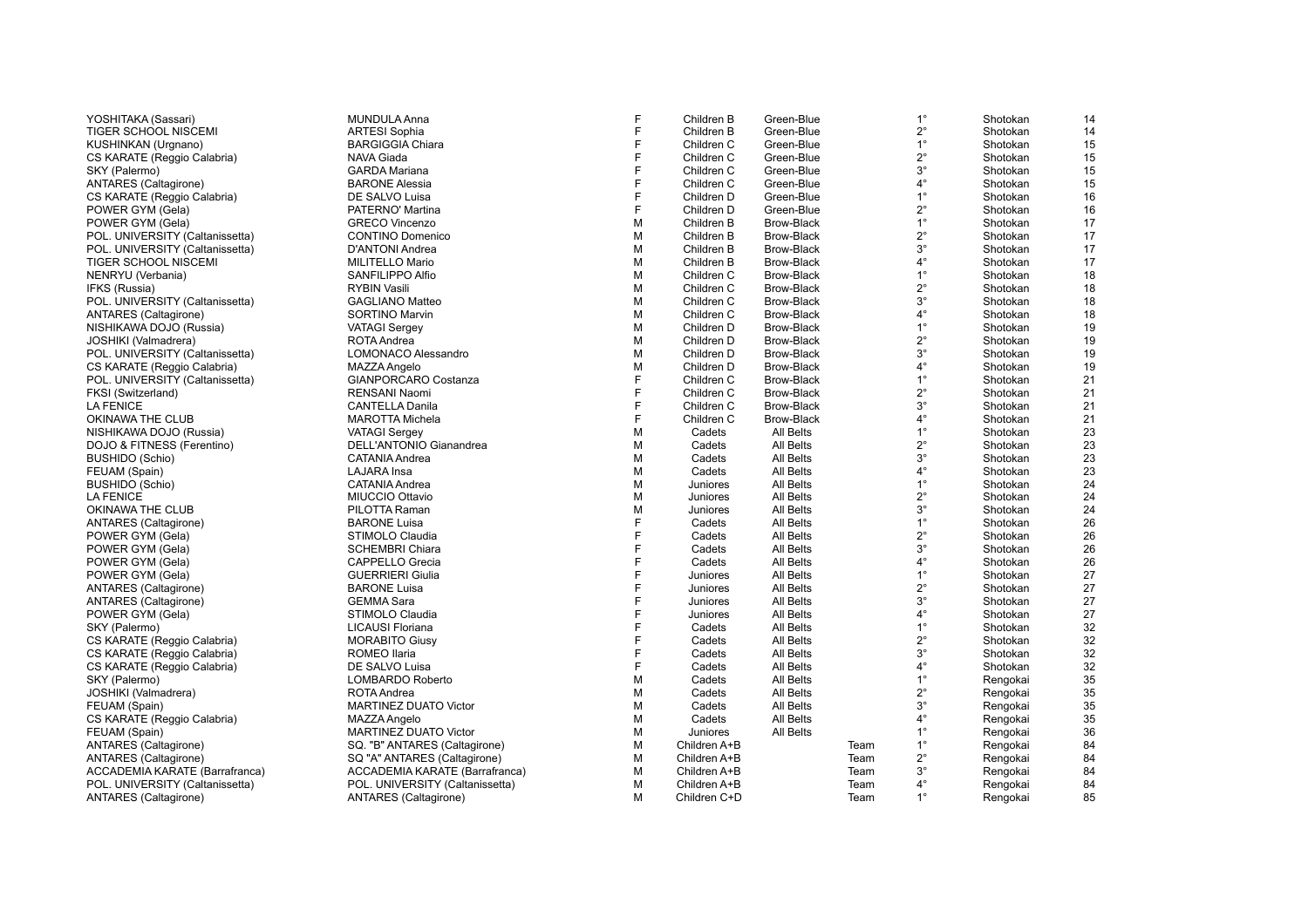| POWER GYM (Gela)                | POWER GYM                              | М | Children C+D | Team | Rengokai | 85        |
|---------------------------------|----------------------------------------|---|--------------|------|----------|-----------|
| POL. UNIVERSITY (Caltanissetta) | SQ "A" POL. UNIVERSITY (Caltanissetta) | м | Children C+D | Team | Rengokai | 85        |
| POL. UNIVERSITY (Caltanissetta) | SQ "B" POL. UNIVERSITY (Caltanissetta) | м | Children C+D | Team | Rengokai | 85        |
| POL. UNIVERSITY (Caltanissetta) | POL. UNIVERSITY (Caltanissetta)        | М | Cadets       | Team | Rengokai | 86        |
| <b>ANTARES (Caltagirone)</b>    | <b>ANTARES</b> (Caltagirone)           | м | Cadets       | Team | Rengokai | 86        |
| CSS MAZZARINO                   | <b>CSS MAZZARINO</b>                   | м | Cadets       | Team | Rengokai | 86        |
| <b>ANTARES (Caltagirone)</b>    | <b>ANTARES</b> (Caltagirone)           |   | Children A+B | Team | Rengokai | 88        |
| POL. UNIVERSITY (Caltanissetta) | POL. UNIVERSITY (Caltanissetta)        |   | Children A+B | Team | Rengokai | 88        |
| RONIN CLUB (Napoli)             | RONIN CLUB (Napoli)                    |   | Children C+D | Team | Rengokai | 89        |
| POL. UNIVERSITY (Caltanissetta) | POL. UNIVERSITY (Caltanissetta)        |   | Cad+Jun+Sen  | Team | Rengokai | $90 + 91$ |
| POWER GYM (Gela)                | POWER GYM (Gela)                       |   | Cad+Jun+Sen  | Team | Rengokai | $90 + 91$ |
|                                 |                                        |   |              |      |          |           |

### **WUKO WORLD CUP KATA - Acireale 03-07-2011**

| <b>SOCIETA</b>                 | <b>COGNOME E NOME</b>          | <b>SESSO</b> | <b>CATEG</b> | <b>RAG.CINT</b>   | <b>KATA</b> | <b>PODIO</b> | <b>STILE</b> | RIF. |
|--------------------------------|--------------------------------|--------------|--------------|-------------------|-------------|--------------|--------------|------|
| ACCADEMIA KARATE (Barrafranca) | ACCADEMIA KARATE (Barrafranca) | M            | Children A+B |                   | Team        | $3^\circ$    | Rengokai     | 84   |
| ACCADEMIA KARATE (Barrafranca) | <b>BEVILACQUA Giulia</b>       | F            | Children A   | White-Orange      |             | $4^\circ$    | Shotokan     | 05   |
| ACCADEMIA KARATE (Barrafranca) | CARNAZZO Mirko                 | M            | Children B   | White-Orange      |             | $2^{\circ}$  | Shotokan     | 02   |
| ACCADEMIA KARATE (Barrafranca) | <b>GIULIANA Salvatore</b>      | M            | Children C   | White-Orange      |             | $1^{\circ}$  | Shotokan     | 03   |
| ANTARES (Caltagirone)          | ANTARES (Caltagirone)          | F            | Children A+B |                   | Team        | $1^{\circ}$  | Rengokai     | 88   |
| ANTARES (Caltagirone)          | <b>ANTARES</b> (Caltagirone)   | M            | Children C+D |                   | Team        | $1^{\circ}$  | Rengokai     | 85   |
| ANTARES (Caltagirone)          | ANTARES (Caltagirone)          | м            | Cadets       |                   | Team        | $2^{\circ}$  | Rengokai     | 86   |
| ANTARES (Caltagirone)          | <b>BARONE Alessia</b>          |              | Children C   | Green-Blue        |             | $4^\circ$    | Shotokan     | 15   |
| ANTARES (Caltagirone)          | <b>BARONE Luisa</b>            |              | Cadets       | All Belts         |             | $1^{\circ}$  | Shotokan     | 26   |
| ANTARES (Caltagirone)          | <b>BARONE Luisa</b>            |              | Juniores     | All Belts         |             | $2^{\circ}$  | Shotokan     | 27   |
| ANTARES (Caltagirone)          | <b>BIANCATO Francesco</b>      | M            | Children D   | White-Orange      |             | $3^\circ$    | Shotokan     | 04   |
| ANTARES (Caltagirone)          | CANNIZZO Antinio               | M            | Children B   | White-Orange      |             | $4^\circ$    | Shotokan     | 02   |
| ANTARES (Caltagirone)          | <b>FURNARI Gaia</b>            |              | Children B   | White-Orange      |             | $2^{\circ}$  | Shotokan     | 06   |
| ANTARES (Caltagirone)          | <b>GEMMA Sara</b>              |              | Juniores     | All Belts         |             | $3^\circ$    | Shotokan     | 27   |
| ANTARES (Caltagirone)          | <b>GRECO</b> Steven            | M            | Children C   | White-Orange      |             | $2^{\circ}$  | Shotokan     | 03   |
| ANTARES (Caltagirone)          | <b>GUARINO Ivonne</b>          |              | Children A   | White-Orange      |             | $2^{\circ}$  | Shotokan     | 05   |
| ANTARES (Caltagirone)          | <b>GURGONE Salvatore</b>       | м            | Children C   | White-Orange      |             | $3^\circ$    | Shotokan     | 03   |
| ANTARES (Caltagirone)          | LO BIANCO Nicolò               | M            | Children C   | Green-Blue        |             | $2^{\circ}$  | Shotokan     | 12   |
| ANTARES (Caltagirone)          | <b>MARINO Dario</b>            | м            | Children D   | White-Orange      |             | $2^{\circ}$  | Shotokan     | 04   |
| ANTARES (Caltagirone)          | MILZZO Valentina               |              | Children B   | White-Orange      |             | $1^{\circ}$  | Shotokan     | 06   |
| ANTARES (Caltagirone)          | POLIZZI Giovanni               | M            | Children C   | White-Orange      |             | $4^\circ$    | Shotokan     | 03   |
| <b>ANTARES</b> (Caltagirone)   | SORTINO Marvin                 | M            | Children C   | Brow-Black        |             | $4^\circ$    | Shotokan     | 18   |
| ANTARES (Caltagirone)          | SQ "A" ANTARES (Caltagirone)   | M            | Children A+B |                   | Team        | $2^{\circ}$  | Rengokai     | 84   |
| <b>ANTARES</b> (Caltagirone)   | SQ. "B" ANTARES (Caltagirone)  | M            | Children A+B |                   | Team        | $1^{\circ}$  | Rengokai     | 84   |
| ANTARES (Caltagirone)          | <b>VINCENTI Aldo</b>           | M            | Children D   | White-Orange      |             | $4^{\circ}$  | Shotokan     | 04   |
| <b>BUSHIDO</b> (Schio)         | <b>CATANIA Andrea</b>          | M            | Cadets       | All Belts         |             | $3^\circ$    | Shotokan     | 23   |
| <b>BUSHIDO (Schio)</b>         | <b>CATANIA Andrea</b>          | M            | Juniores     | All Belts         |             | $1^{\circ}$  | Shotokan     | 24   |
| CS KARATE (Reggio Calabria)    | <b>CUCE' Pasquale</b>          | M            | Children D   | Green-Blue        |             | $4^\circ$    | Shotokan     | 13   |
| CS KARATE (Reggio Calabria)    | DE SALVO Luisa                 |              | Children D   | Green-Blue        |             | $1^{\circ}$  | Shotokan     | 16   |
| CS KARATE (Reggio Calabria)    | DE SALVO Luisa                 |              | Cadets       | All Belts         |             | $4^{\circ}$  | Shotokan     | 32   |
| CS KARATE (Reggio Calabria)    | MAZZA Angelo                   | м            | Children D   | <b>Brow-Black</b> |             | $4^{\circ}$  | Shotokan     | 19   |
| CS KARATE (Reggio Calabria)    | MAZZA Angelo                   | M            | Cadets       | All Belts         |             | $4^{\circ}$  | Rengokai     | 35   |
| CS KARATE (Reggio Calabria)    | <b>MORABITO Giusy</b>          | F            | Cadets       | All Belts         |             | $2^{\circ}$  | Shotokan     | 32   |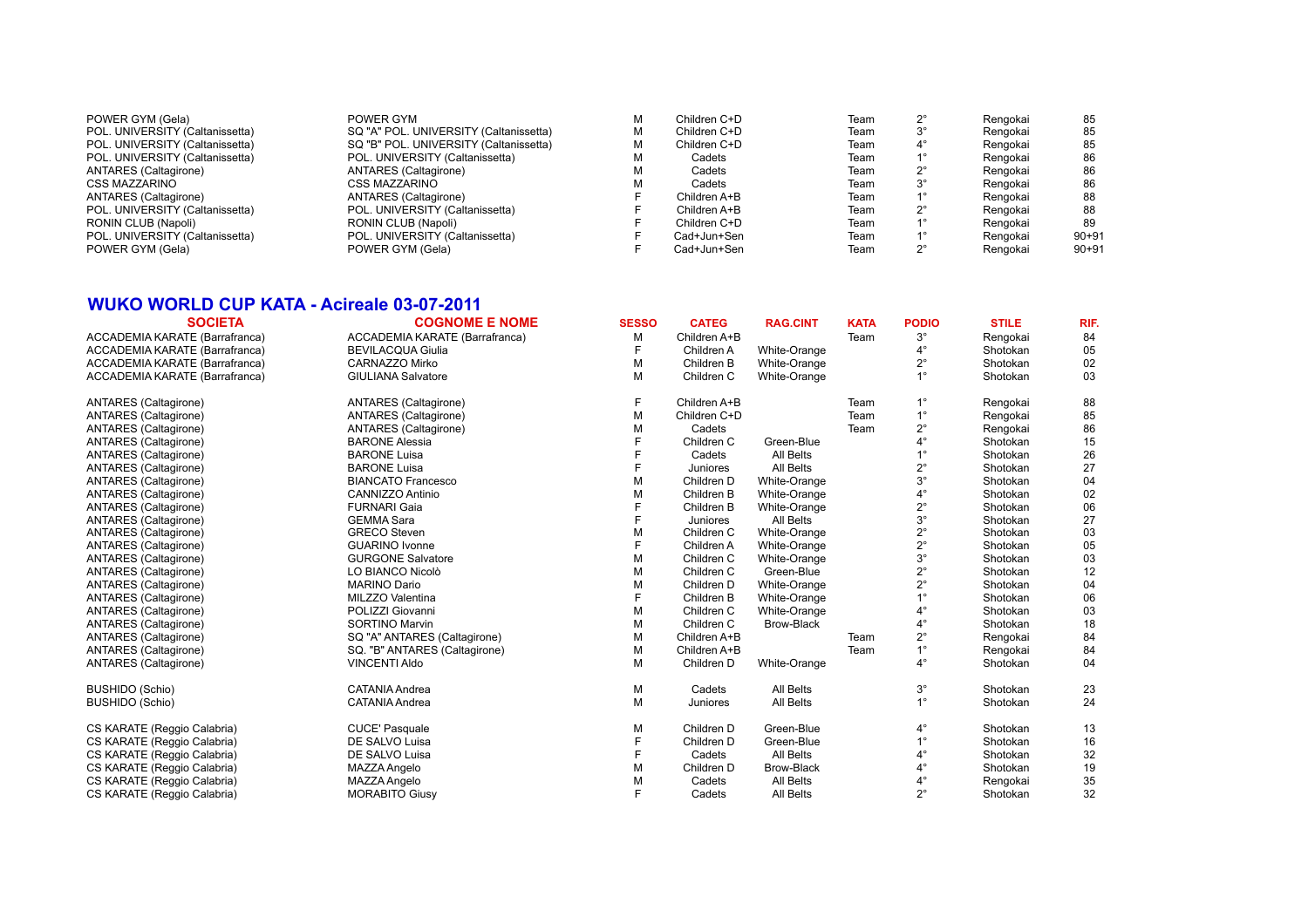| CS KARATE (Reggio Calabria)<br>CS KARATE (Reggio Calabria) | NAVA Giada<br>ROMEO Ilaria     | F<br>F | Children C<br>Cadets | Green-Blue<br>All Belts |      | $2^{\circ}$<br>$3^\circ$ | Shotokan<br>Shotokan | 15<br>32 |
|------------------------------------------------------------|--------------------------------|--------|----------------------|-------------------------|------|--------------------------|----------------------|----------|
|                                                            |                                |        |                      |                         |      |                          |                      |          |
| <b>CSS MAZZARINO</b>                                       | <b>CSS MAZZARINO</b>           | M      | Cadets               |                         | Team | $3^{\circ}$              | Rengokai             | 86       |
| DOJO & FITNESS (Ferentino)                                 | <b>DELL'ANTONIO Gianandrea</b> | M      | Cadets               | All Belts               |      | $2^{\circ}$              | Shotokan             | 23       |
| FEUAM (Spain)                                              | <b>LAJARA Insa</b>             | M      | Cadets               | All Belts               |      | $4^\circ$                | Shotokan             | 23       |
| FEUAM (Spain)                                              | <b>MARTINEZ DUATO Victor</b>   | M      | Cadets               | All Belts               |      | $3^\circ$                | Rengokai             | 35       |
| FEUAM (Spain)                                              | <b>MARTINEZ DUATO Victor</b>   | M      | Juniores             | <b>All Belts</b>        |      | $1^{\circ}$              | Rengokai             | 36       |
| FKSI (Switzerland)                                         | RENSANI Naomi                  | F      | Children C           | <b>Brow-Black</b>       |      | $2^{\circ}$              | Shotokan             | 21       |
| <b>GANDHI SK</b>                                           | <b>CACCIAGUERRA Dora</b>       | F      | Children C           | White-Orange            |      | $1^{\circ}$              | Shotokan             | 07       |
| <b>GANDHI SK</b>                                           | <b>GALLESI Sabrina</b>         | F      | Children D           | White-Orange            |      | $1^{\circ}$              | Shotokan             | 08       |
| IFKS (Russia)                                              | <b>RYBIN Vasili</b>            | M      | Children C           | <b>Brow-Black</b>       |      | $2^{\circ}$              | Shotokan             | 18       |
| IFKS (Russia)                                              | <b>TURIANSKIY Alexandr</b>     | M      | Children C           | Green-Blue              |      | $3^{\circ}$              | Shotokan             | 12       |
| JOSHIKI (Valmadrera)                                       | <b>ROTA Andrea</b>             | М      | Children D           | <b>Brow-Black</b>       |      | $2^{\circ}$              | Shotokan             | 19       |
| JOSHIKI (Valmadrera)                                       | ROTA Andrea                    | M      | Cadets               | <b>All Belts</b>        |      | $2^{\circ}$              | Rengokai             | 35       |
| KUSHINKAN (Urgnano)                                        | <b>BARGIGGIA Chiara</b>        | F      | Children C           | Green-Blue              |      | $1^{\circ}$              | Shotokan             | 15       |
| KUSHINKAN (Urgnano)                                        | <b>BONOMI</b> Michele          | M      | Children C           | Green-Blue              |      | $1^{\circ}$              | Shotokan             | 12       |
| <b>LA FENICE</b>                                           | <b>CANTELLA Danila</b>         | F      | Children C           | <b>Brow-Black</b>       |      | $3^{\circ}$              | Shotokan             | 21       |
| <b>LA FENICE</b>                                           | MIUCCIO Ottavio                | M      | Juniores             | <b>All Belts</b>        |      | $2^{\circ}$              | Shotokan             | 24       |
| <b>LEONFORTE</b>                                           | MILAZZOTTO Raffaele            | M      | Children A           | White-Orange            |      | $3^{\circ}$              | Shotokan             | 01       |
| NENRYU (Verbania)                                          | SANFILIPPO Alfio               | M      | Children C           | Brow-Black              |      | $1^{\circ}$              | Shotokan             | 18       |
| NISHIKAWA DOJO (Russia)                                    | <b>KAUN Tatyana</b>            | F      | Children C           | White-Orange            |      | $4^{\circ}$              | Shotokan             | 07       |
| NISHIKAWA DOJO (Russia)                                    | <b>KUZMICHEVA Ekaterina</b>    | F      | Children B           | White-Orange            |      | $4^{\circ}$              | Shotokan             | 06       |
| NISHIKAWA DOJO (Russia)                                    | <b>SLUKHAY Ekaterina</b>       | F      | Children A           | White-Orange            |      | $1^{\circ}$              | Shotokan             | 05       |
| NISHIKAWA DOJO (Russia)                                    | <b>VATAGI Sergey</b>           | M      | Children D           | <b>Brow-Black</b>       |      | $1^{\circ}$              | Shotokan             | 19       |
| NISHIKAWA DOJO (Russia)                                    | <b>VATAGI Sergey</b>           | M      | Cadets               | <b>All Belts</b>        |      | $1^{\circ}$              | Shotokan             | 23       |
| NITEN-DO (Padova)                                          | RONCALLI Giovanni              | M      | Children B           | <b>White-Orange</b>     |      | $1^{\circ}$              | Shotokan             | 02       |
| OKINAWA THE CLUB                                           | <b>BARRESI</b> Giuseppe        | M      | Children B           | Green-Blue              |      | $2^{\circ}$              | Shotokan             | 11       |
| OKINAWA THE CLUB                                           | <b>MAROTTA Michela</b>         | F      | Children C           | <b>Brow-Black</b>       |      | $4^{\circ}$              | Shotokan             | 21       |
| OKINAWA THE CLUB                                           | PILOTTA Raman                  | M      | Juniores             | All Belts               |      | $3^\circ$                | Shotokan             | 24       |
| POL PONTE S.P. (Ponte S.Pietro)                            | POZZONI Marco                  | M      | Children C           | Green-Blue              |      | $4^\circ$                | Shotokan             | 12       |
| POL. UNIVERSITY (Caltanissetta)                            | <b>CAMMARATA Jessica</b>       | F      | Children A           | Green-Black             |      | $4^{\circ}$              | Shotokan             | 10       |
| POL. UNIVERSITY (Caltanissetta)                            | <b>CONTINO Domenico</b>        | M      | Children B           | Brow-Black              |      | $2^{\circ}$              | Shotokan             | 17       |
| POL. UNIVERSITY (Caltanissetta)                            | D'ANTONI Andrea                | M      | Children B           | <b>Brow-Black</b>       |      | $3^\circ$                | Shotokan             | 17       |
| POL. UNIVERSITY (Caltanissetta)                            | <b>GAGLIANO Matteo</b>         | M      | Children C           | <b>Brow-Black</b>       |      | $3^{\circ}$              | Shotokan             | 18       |
| POL. UNIVERSITY (Caltanissetta)                            | GIANPORCARO Costanza           | F      | Children C           | Brow-Black              |      | $1^{\circ}$              | Shotokan             | 21       |
| POL. UNIVERSITY (Caltanissetta)                            | <b>GRIMALDI Paola</b>          | F      | Children A           | Green-Black             |      | $1^{\circ}$              | Shotokan             | 10       |
| POL. UNIVERSITY (Caltanissetta)                            | <b>LEONARDI Marco</b>          | M      | Children A           | Green-Black             |      | $3^\circ$                | Shotokan             | 09       |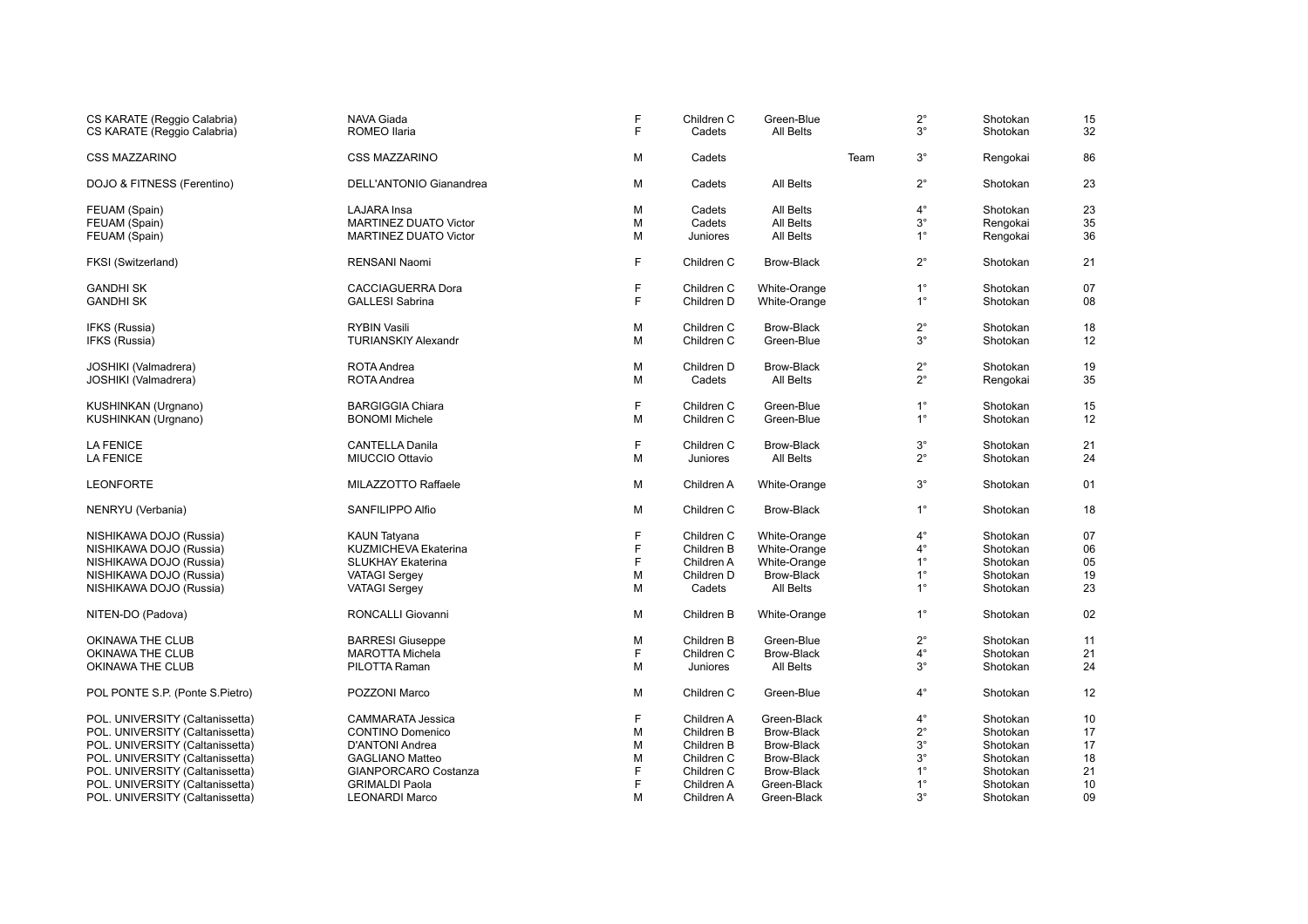# **4° WUKO WORLD CHAMPIONSHIP KATA SENIORES & MASTERS - Acireale 03-07-2011**

| POL. UNIVERSITY (Caltanissetta)   | LOMONACO Alessandro                    | M | Children D   | Brow-Black        |      | $3^{\circ}$ | Shotokan | 19        |
|-----------------------------------|----------------------------------------|---|--------------|-------------------|------|-------------|----------|-----------|
| POL. UNIVERSITY (Caltanissetta)   | <b>MAROTTA Gaia</b>                    | E | Children A   | Green-Black       |      | $2^{\circ}$ | Shotokan | 10        |
| POL. UNIVERSITY (Caltanissetta)   | PILATO Alessandro                      | M | Children B   | Green-Blue        |      | $3^{\circ}$ | Shotokan | 11        |
| POL. UNIVERSITY (Caltanissetta)   | POL. UNIVERSITY (Caltanissetta)        | F | Children A+B |                   | Team | $2^{\circ}$ | Rengokai | 88        |
| POL. UNIVERSITY (Caltanissetta)   | POL. UNIVERSITY (Caltanissetta)        | F | Cad+Jun+Sen  |                   | Team | $1^{\circ}$ | Rengokai | $90 + 91$ |
| POL. UNIVERSITY (Caltanissetta)   | POL. UNIVERSITY (Caltanissetta)        | M | Children A+B |                   | Team | $4^{\circ}$ | Rengokai | 84        |
| POL. UNIVERSITY (Caltanissetta)   | POL. UNIVERSITY (Caltanissetta)        | M | Cadets       |                   | Team | $1^{\circ}$ | Rengokai | 86        |
| POL. UNIVERSITY (Caltanissetta)   | PULLARA Bruno                          | M | Children A   | Green-Black       |      | $1^{\circ}$ | Shotokan | 09        |
| POL. UNIVERSITY (Caltanissetta)   | SQ "A" POL. UNIVERSITY (Caltanissetta) | M | Children C+D |                   | Team | $3^{\circ}$ | Rengokai | 85        |
| POL. UNIVERSITY (Caltanissetta)   | SQ "B" POL. UNIVERSITY (Caltanissetta) | M | Children C+D |                   | Team | $4^\circ$   | Rengokai | 85        |
| POL. UNIVERSITY (Caltanissetta)   | <b>TOMMASELLA Matteo</b>               | M | Children A   | Green-Black       |      | $4^\circ$   | Shotokan | 09        |
| POL. UNIVERSITY (Caltanissetta)   | <b>VANCHERI Michele</b>                | M | Children A   | White-Orange      |      | $4^{\circ}$ | Shotokan | 01        |
| POWER GYM (Gela)                  | <b>BRANCACI Luigi</b>                  | М | Children A   | White-Orange      |      | $2^{\circ}$ | Shotokan | 01        |
| POWER GYM (Gela)                  | <b>CAMMARATA Selenia</b>               | F | Children A   | White-Orange      |      | $3^{\circ}$ | Shotokan | 05        |
| POWER GYM (Gela)                  | <b>CAPPELLO Grecia</b>                 | F | Cadets       | All Belts         |      | $4^{\circ}$ | Shotokan | 26        |
| POWER GYM (Gela)                  | DI DIO Filippo                         | M | Children D   | Green-Blue        |      | $2^{\circ}$ | Shotokan | 13        |
| POWER GYM (Gela)                  | <b>GRECO Vincenzo</b>                  | M | Children B   | <b>Brow-Black</b> |      | $1^{\circ}$ | Shotokan | 17        |
| POWER GYM (Gela)                  | <b>GUERRIERI Giulia</b>                | F | Juniores     | All Belts         |      | $1^{\circ}$ | Shotokan | 27        |
| POWER GYM (Gela)                  | <b>MORTEO Mirea</b>                    | F | Children B   | White-Orange      |      | $3^{\circ}$ | Shotokan | 06        |
| POWER GYM (Gela)                  | PATERNO' Martina                       | F | Children D   | Green-Blue        |      | $2^{\circ}$ | Shotokan | 16        |
| POWER GYM (Gela)                  | <b>PERRONE Giuseppe</b>                | M | Children A   | White-Orange      |      | $1^{\circ}$ | Shotokan | 01        |
| POWER GYM (Gela)                  | POWER GYM                              | M | Children C+D |                   | Team | $2^{\circ}$ | Rengokai | 85        |
| POWER GYM (Gela)                  | POWER GYM (Gela)                       | F | Cad+Jun+Sen  |                   | Team | $2^{\circ}$ | Rengokai | $90 + 91$ |
| POWER GYM (Gela)                  | <b>SCHEMBRI Chiara</b>                 | F | Cadets       | All Belts         |      | $3^\circ$   | Shotokan | 26        |
| POWER GYM (Gela)                  | <b>SCICOLONE Antonio</b>               | M | Children D   | Green-Blue        |      | $3^{\circ}$ | Shotokan | 13        |
| POWER GYM (Gela)                  | STIMOLO Claudia                        | F | Cadets       | All Belts         |      | $2^{\circ}$ | Shotokan | 26        |
| POWER GYM (Gela)                  | STIMOLO Claudia                        | F | Juniores     | All Belts         |      | $4^{\circ}$ | Shotokan | 27        |
| POWER GYM (Gela)                  | <b>TALLARITA Alessio</b>               | M | Children B   | White-Orange      |      | $3^{\circ}$ | Shotokan | 02        |
| POWER GYM (Gela)                  | <b>TRESPOLI Andrea</b>                 | M | Children D   | Green-Blue        |      | $1^{\circ}$ | Shotokan | 13        |
| RONIN CLUB (Napoli)               | RONIN CLUB (Napoli)                    | F | Children C+D |                   | Team | $1^{\circ}$ | Rengokai | 89        |
| RONIN CLUB (Napoli)               | <b>SERENA Giulia</b>                   | F | Children C   | White-Orange      |      | $2^{\circ}$ | Shotokan | 07        |
| RONIN CLUB (Napoli)               | <b>SERENA Lorenza</b>                  | F | Children C   | White-Orange      |      | $3^{\circ}$ | Shotokan | 07        |
| SKS S. LORENZELLO (S. Lorenzello) | MASSARO Luca                           | м | Children D   | White-Orange      |      | $1^{\circ}$ | Shotokan | 04        |
| SKY (Palermo)                     | <b>BARTOLONE Claudio</b>               | М | Children B   | Green-Blue        |      | $1^{\circ}$ | Shotokan | 11        |
| SKY (Palermo)                     | DI CARLO Ettore                        | M | Children B   | Green-Blue        |      | $4^{\circ}$ | Shotokan | 11        |
| SKY (Palermo)                     | <b>GARDA Mariana</b>                   | F | Children C   | Green-Blue        |      | $3^{\circ}$ | Shotokan | 15        |
| SKY (Palermo)                     | <b>GUAGLIARDITO Emanuele</b>           | M | Children A   | Green-Black       |      | $2^{\circ}$ | Shotokan | 09        |
| SKY (Palermo)                     | <b>LICAUSI Floriana</b>                | F | Cadets       | All Belts         |      | $1^{\circ}$ | Shotokan | 32        |
| SKY (Palermo)                     | LOMBARDO Roberto                       | M | Cadets       | All Belts         |      | $1^{\circ}$ | Rengokai | 35        |
| <b>TIGER SCHOOL NISCEMI</b>       | <b>ARTESI Sophia</b>                   | F | Children B   | Green-Blue        |      | $2^{\circ}$ | Shotokan | 14        |
| <b>TIGER SCHOOL NISCEMI</b>       | D'IZZIA Aurora                         | F | Children A   | Green-Black       |      | $3^{\circ}$ | Shotokan | 10        |
| <b>TIGER SCHOOL NISCEMI</b>       | MILITELLO Mario                        | M | Children B   | <b>Brow-Black</b> |      | $4^\circ$   | Shotokan | 17        |
| YOSHITAKA (Sassari)               | <b>MUNDULA Anna</b>                    | F | Children B   | Green-Blue        |      | $1^{\circ}$ | Shotokan | 14        |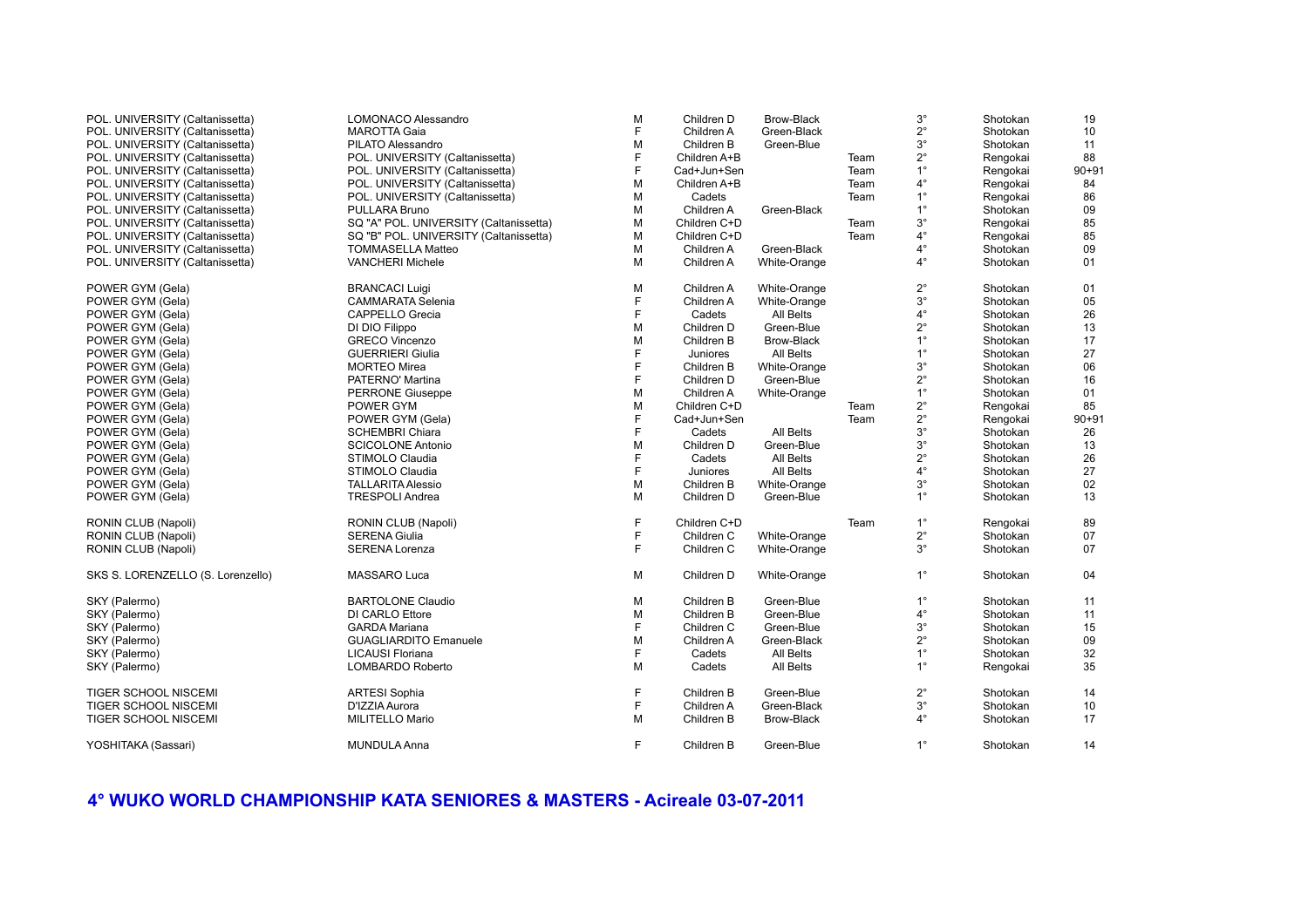| <b>SOCIETA</b>          | <b>COGNOME E NOME</b>           | <b>SESSO</b> | <b>CATEG</b> | <b>RAG.CINT</b> | <b>KATA</b> | <b>PODIO</b> | <b>STILE</b> | <b>RIFER.</b> |
|-------------------------|---------------------------------|--------------|--------------|-----------------|-------------|--------------|--------------|---------------|
| FESIK - Italia          | <b>LIOCE Roberto</b>            | м            | Sen          | Nera            |             | $1^{\circ}$  | Shotokan     | 01            |
| FESIK - Italia          | <b>CERUTTI Marco</b>            | М            | Sen          | Nera            |             | $2^{\circ}$  | Shotokan     | 01            |
| FESIK - Italia          | <b>MARTELLONI Alessio</b>       | М            | Sen          | Nera            |             | $3^\circ$    | Shotokan     | 01            |
| FESIK - Italia          | <b>TAGLIAVINI Nicolò</b>        | М            | Sen          | Nera            |             | $4^{\circ}$  | Shotokan     | 01            |
| FESIK - Da              | <b>RAVEDONI Giorgio</b>         | М            | Master A     | Nera            |             | $1^{\circ}$  | Shotokan     | 02            |
| FESIK - Da              | <b>CAMMARATA Rosario</b>        | М            | Master A     | Nera            |             | $2^{\circ}$  | Shotokan     | 02            |
| <b>MS-AUSTRIA</b>       | <b>SARNIZ Michael</b>           | М            | Master B     | Nera            |             | $1^{\circ}$  | Shotokan     | 03            |
| FESIK - Da              | <b>PANETTIERE Giuseppe</b>      | М            | Master B     | Nera            |             | $2^{\circ}$  | Shotokan     | 03            |
| FESIK - Da              | <b>SORRENTINI Stefano</b>       | М            | Master B     | Nera            |             | $3^\circ$    | Shotokan     | 03            |
| FESIK - Da              | <b>DANESE Vito</b>              |              | Master B     | Nera            |             | $4^\circ$    | Shotokan     | 03            |
| FESIK - Italia          | <b>ROSSI Cristiana</b>          |              | Sen          | Nera            |             | $1^{\circ}$  | Shotokan     | 04            |
| FESIK - Da              | <b>GEMMA Ester</b>              |              | Sen          | Nera            |             | $2^{\circ}$  | Shotokan     | 04            |
| FESIK - Italia          | LA SPINA Marta                  |              | Sen          | Nera            |             | $3^\circ$    | Shotokan     | 04            |
| RONIN CLUB (Pozzuoli)   | <b>TORRE Karen</b>              |              | Sen          | Nera            |             | $4^\circ$    | Shotokan     | 04            |
| FESIK - Da              | RUSSICA Maria                   |              | Master       | Nera            |             | $1^{\circ}$  | Shotokan     | 05            |
| <b>FBK</b>              | SILVA Kelly                     |              | Master       | Nera            |             | $2^{\circ}$  | Shotokan     | 05            |
| NISHIKAWA DOJO (Russia) | KIM Jhanna                      |              | Master       | Nera            |             | $3^\circ$    | Shotokan     | 05            |
| FESIK - Italia          | <b>RIZZARDINI Federico</b>      | м            | Sen          | Nera            |             | $1^{\circ}$  | Shito Ryu    | 06            |
| FESIK - Italia          | <b>RIZZARDINI Manuel</b>        | м            | Sen          | Nera            |             | $2^{\circ}$  | Shito Ryu    | 06            |
| FESIK - Italia          | <b>CANTIRON Daniele</b>         | М            | Sen          | Nera            |             | $3^\circ$    | Shito Ryu    | 06            |
| FESIK - Italia          | <b>VENTURI Davide</b>           | М            | Sen          | Nera            |             | $4^\circ$    | Shito Ryu    | 06            |
| IKKA - Japan            | <b>ISHIKAWA Yasuito</b>         | М            | Master A+B   | Nera            |             | $1^{\circ}$  | Shito Ryu    | 07            |
| IKKA - Japan            | <b>IETSUNE Yoshio</b>           | М            | Master A+B   | Nera            |             | $2^{\circ}$  | Shito Ryu    | 07            |
| <b>MS-AUSTRIA</b>       | <b>SARNIZ Michael</b>           | м            | Master A+B   | Nera            |             | $3^\circ$    | Shito Ryu    | 07            |
| FESIK - Italia          | PIROVANO Arianna                |              | Sen          | Nera            |             | $1^{\circ}$  | Shito Ryu    | 09            |
| FESIK - Italia          | ANNUNZIATA Roberta              |              | Sen          | Nera            |             | $2^{\circ}$  | Shito Ryu    | 09            |
| FESIK - Italia          | LA VECCHIA Marika               |              | Sen          | Nera            |             | $3^\circ$    | Shito Ryu    | 09            |
| FESIK - Da              | <b>GOMEZ DE AYALA Francesca</b> |              | Sen          | Nera            |             | $4^\circ$    | Shito Ryu    | 09            |
| IKKA - Japan            | SHIRAISHI Sadami                |              | Master       | Nera            |             | $1^{\circ}$  | Shito Ryu    | 10            |
| FESIK - Da              | <b>GOMEZ DE AYALA Francesca</b> |              | Master       | Nera            |             | $2^{\circ}$  | Shito Ryu    | 10            |
| FEUAM (Spain)           | <b>ADRIAN BURGOS Vicente</b>    | М            | Sen          | Nera            |             | $1^{\circ}$  | Rengokai     | 11            |
| FEUAM (Spain)           | <b>TORRES BRU Lorenzo</b>       | М            | Sen          | Nera            |             | $2^{\circ}$  | Rengokai     | 11            |
| <b>MS-AUSTRIA</b>       | <b>SARNIZ Michael</b>           | М            | Master A+B   | Nera            |             | $1^{\circ}$  | Rengokai     | 12            |
| FEUAM (Spain)           | <b>ADRIAN BURGOS Vicente</b>    | М            | Master A+B   | Nera            |             | $2^{\circ}$  | Rengokai     | 12            |
| <b>FESIK SHITO RYU</b>  | <b>FESIK SHITO RYU</b>          | М            | Sen          | Nera            | Team        | $1^{\circ}$  | Rengokai     | 18            |
| <b>FESIK SHOTOKAN</b>   | <b>FESIK SHOTOKAN</b>           | м            | Sen          | Nera            | Team        | $2^{\circ}$  | Rengokai     | 18            |
| <b>UEK SHITO RYU</b>    | <b>UEK SHITO RYU</b>            | м            | Sen          | Nera            | Team        | $3^\circ$    | Rengokai     | 18            |
| <b>FESIK SHOTOKAN</b>   | <b>FESIK SHOTOKAN</b>           |              | Sen          | Nera            | Team        |              | Rengokai     | 21            |
| <b>FESIK SHITO RYU</b>  | <b>FESIK SHITO RYU</b>          |              | Sen          | Nera            | Team        |              | Rengokai     | 21            |

### **4° WUKO WORLD CHAMPIONSHIP KATA SENIORES & MASTERS - Acireale 03-07-2011**

|            | <b>SOCIETA</b> | <b>COGNOME E NOME</b>           | <b>SESSO</b> | <b>CATEG</b> | <b>RAG.CINT</b> | <b>KATA</b> | <b>PODIO</b> | <b>STILE</b> | <b>RIFER.</b> |
|------------|----------------|---------------------------------|--------------|--------------|-----------------|-------------|--------------|--------------|---------------|
| <b>FBK</b> |                | SILVA Kelly                     |              | Master       | Nera            |             | no           | Shotokan     | 05            |
| FESIK - Da |                | CAMMARATA Rosario               |              | Master A     | Nera            |             |              | Shotokan     | 02            |
| FESIK - Da |                | <b>DANESE Vito</b>              |              | Master B     | Nera            |             |              | Shotokan     | 03            |
| FESIK - Da |                | <b>GEMMA Ester</b>              |              | Sen          | Nera            |             |              | Shotokan     | 04            |
| FESIK - Da |                | <b>GOMEZ DE AYALA Francesca</b> |              | Sen          | Nera            |             |              | Shito Ryu    | 09            |
| FESIK - Da |                | <b>GOMEZ DE AYALA Francesca</b> |              | Master       | Nera            |             |              | Shito Ryu    | 10            |
| FESIK - Da |                | <b>PANETTIERE Giuseppe</b>      |              | Master B     | Nera            |             | no           | Shotokan     | 03            |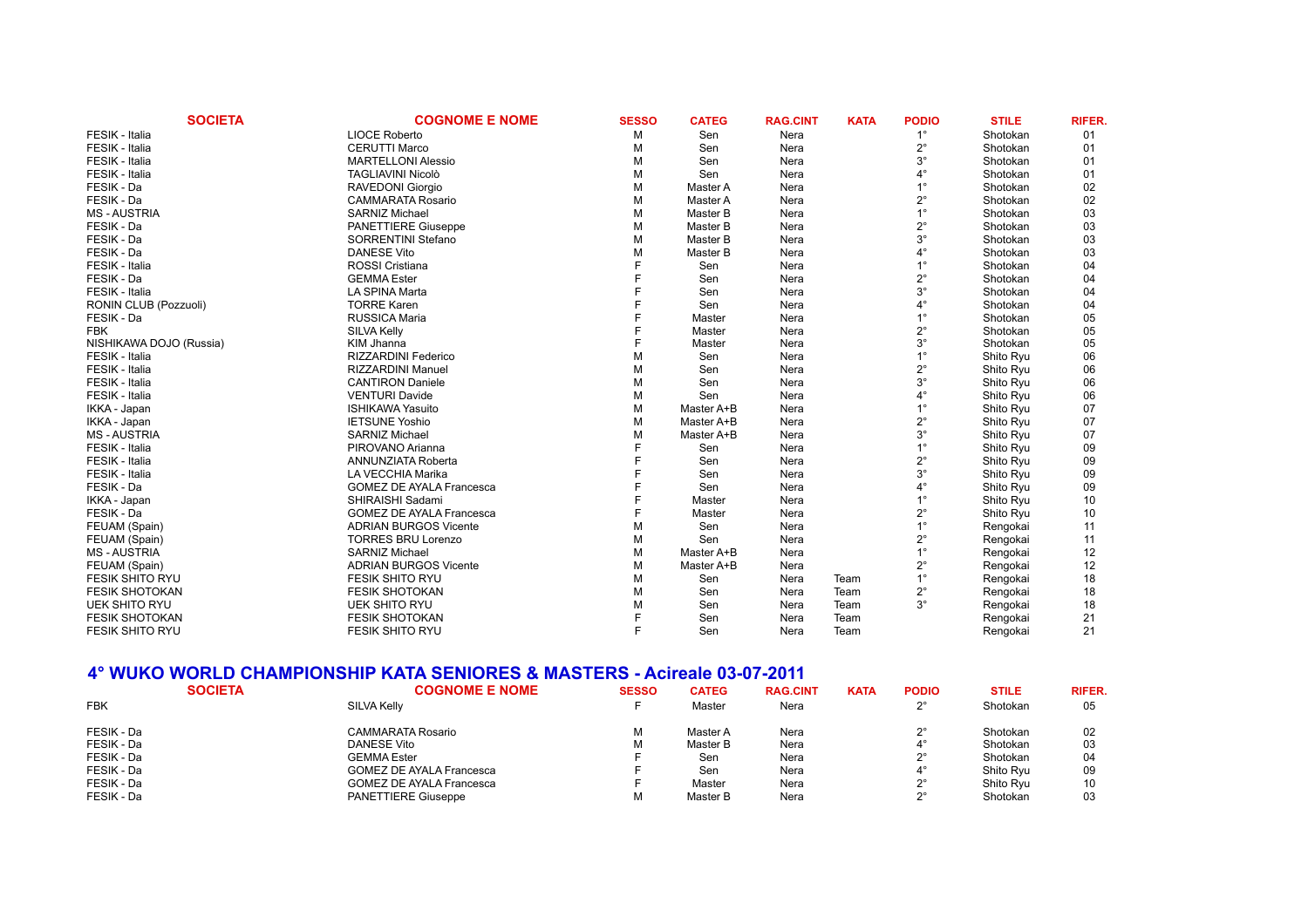| FESIK - Da              | RAVEDONI Giorgio             | M | Master A   | Nera |      | $1^{\circ}$ | Shotokan  | 02 |
|-------------------------|------------------------------|---|------------|------|------|-------------|-----------|----|
| FESIK - Da              | RUSSICA Maria                | E | Master     | Nera |      | $1^{\circ}$ | Shotokan  | 05 |
| FESIK - Da              | <b>SORRENTINI Stefano</b>    | M | Master B   | Nera |      | $3^\circ$   | Shotokan  | 03 |
| FESIK - Italia          | ANNUNZIATA Roberta           | F | Sen        | Nera |      | $2^{\circ}$ | Shito Ryu | 09 |
| FESIK - Italia          | <b>CANTIRON Daniele</b>      | M | Sen        | Nera |      | $3^\circ$   | Shito Ryu | 06 |
| FESIK - Italia          | <b>CERUTTI Marco</b>         | М | Sen        | Nera |      | $2^{\circ}$ | Shotokan  | 01 |
| FESIK - Italia          | LA SPINA Marta               |   | Sen        | Nera |      | $3^\circ$   | Shotokan  | 04 |
| FESIK - Italia          | LA VECCHIA Marika            | F | Sen        | Nera |      | $3^\circ$   | Shito Ryu | 09 |
| FESIK - Italia          | <b>LIOCE Roberto</b>         | M | Sen        | Nera |      | $1^{\circ}$ | Shotokan  | 01 |
| FESIK - Italia          | <b>MARTELLONI Alessio</b>    | M | Sen        | Nera |      | $3^\circ$   | Shotokan  | 01 |
| FESIK - Italia          | PIROVANO Arianna             | E | Sen        | Nera |      | $1^{\circ}$ | Shito Ryu | 09 |
| FESIK - Italia          | RIZZARDINI Federico          | М | Sen        | Nera |      | $1^{\circ}$ | Shito Ryu | 06 |
| FESIK - Italia          | RIZZARDINI Manuel            | М | Sen        | Nera |      | $2^{\circ}$ | Shito Ryu | 06 |
| FESIK - Italia          | <b>ROSSI Cristiana</b>       |   | Sen        | Nera |      | $1^{\circ}$ | Shotokan  | 04 |
| FESIK - Italia          | TAGLIAVINI Nicolò            | M | Sen        | Nera |      | 4°          | Shotokan  | 01 |
| FESIK - Italia          | <b>VENTURI Davide</b>        | M | Sen        | Nera |      | $4^{\circ}$ | Shito Ryu | 06 |
| <b>FESIK SHITO RYU</b>  | <b>FESIK SHITO RYU</b>       | F | Sen        | Nera | Team |             | Rengokai  | 21 |
| <b>FESIK SHITO RYU</b>  | <b>FESIK SHITO RYU</b>       | M | Sen        | Nera | Team | $1^{\circ}$ | Rengokai  | 18 |
| <b>FESIK SHOTOKAN</b>   | <b>FESIK SHOTOKAN</b>        | F | Sen        | Nera | Team |             | Rengokai  | 21 |
| <b>FESIK SHOTOKAN</b>   | <b>FESIK SHOTOKAN</b>        | M | Sen        | Nera | Team | $2^{\circ}$ | Rengokai  | 18 |
| FEUAM (Spain)           | <b>TORRES BRU Lorenzo</b>    | М | Sen        | Nera |      | $2^{\circ}$ | Rengokai  | 11 |
| FEUAM (Spain)           | <b>ADRIAN BURGOS Vicente</b> | M | Sen        | Nera |      | $1^{\circ}$ | Rengokai  | 11 |
| FEUAM (Spain)           | <b>ADRIAN BURGOS Vicente</b> | M | Master A+B | Nera |      | $2^{\circ}$ | Rengokai  | 12 |
| IKKA - Japan            | <b>IETSUNE Yoshio</b>        | M | Master A+B | Nera |      | $2^{\circ}$ | Shito Ryu | 07 |
| IKKA - Japan            | <b>ISHIKAWA Yasuito</b>      | M | Master A+B | Nera |      | $1^{\circ}$ | Shito Ryu | 07 |
| IKKA - Japan            | SHIRAISHI Sadami             | F | Master     | Nera |      | $1^{\circ}$ | Shito Ryu | 10 |
| <b>MS-AUSTRIA</b>       | <b>SARNIZ Michael</b>        | M | Master B   | Nera |      | $1^{\circ}$ | Shotokan  | 03 |
| <b>MS-AUSTRIA</b>       | <b>SARNIZ Michael</b>        | M | Master A+B | Nera |      | $3^\circ$   | Shito Ryu | 07 |
| <b>MS-AUSTRIA</b>       | <b>SARNIZ Michael</b>        | M | Master A+B | Nera |      | $1^{\circ}$ | Rengokai  | 12 |
| NISHIKAWA DOJO (Russia) | <b>KIM Jhanna</b>            | F | Master     | Nera |      | $3^\circ$   | Shotokan  | 05 |
| RONIN CLUB (Pozzuoli)   | <b>TORRE Karen</b>           | F | Sen        | Nera |      | $4^{\circ}$ | Shotokan  | 04 |
| <b>UEK SHITO RYU</b>    | <b>UEK SHITO RYU</b>         | M | Sen        | Nera | Team | $3^\circ$   | Rengokai  | 18 |

## **Wuko World Cup Kumite - Acireale 03-07-2011**

| <b>COGNOME E NOME</b>    | <b>SESSO</b> | <b>CATEG</b> | <b>RAG.CINT</b> | <b>PESO</b> | <b>PODIO</b> | <b>SPECIALITA'</b> | <b>RIFER.</b> |
|--------------------------|--------------|--------------|-----------------|-------------|--------------|--------------------|---------------|
| SBLENDORIO Aaron         |              | Children A   | White-Orange    | Open        |              | Nihon              |               |
| MAMMANA Michele          |              | Children A   | White-Orange    | Open        |              | Nihon              |               |
| CAMMARATA Samuel         |              | Children A   | White-Orange    | Open        | $3^\circ$    | Nihon              |               |
| <b>CALABRESE Michele</b> |              | Children A   | White-Orange    | Open        |              | Nihon              |               |
| CARNAZZO Mirko           |              | Children B   | White-Orange    | Open        |              | Nihon              | 42            |
| JANNI Kevin              |              | Children B   | White-Orange    | Open        |              | Nihon              | 42            |
|                          |              |              |                 |             |              |                    |               |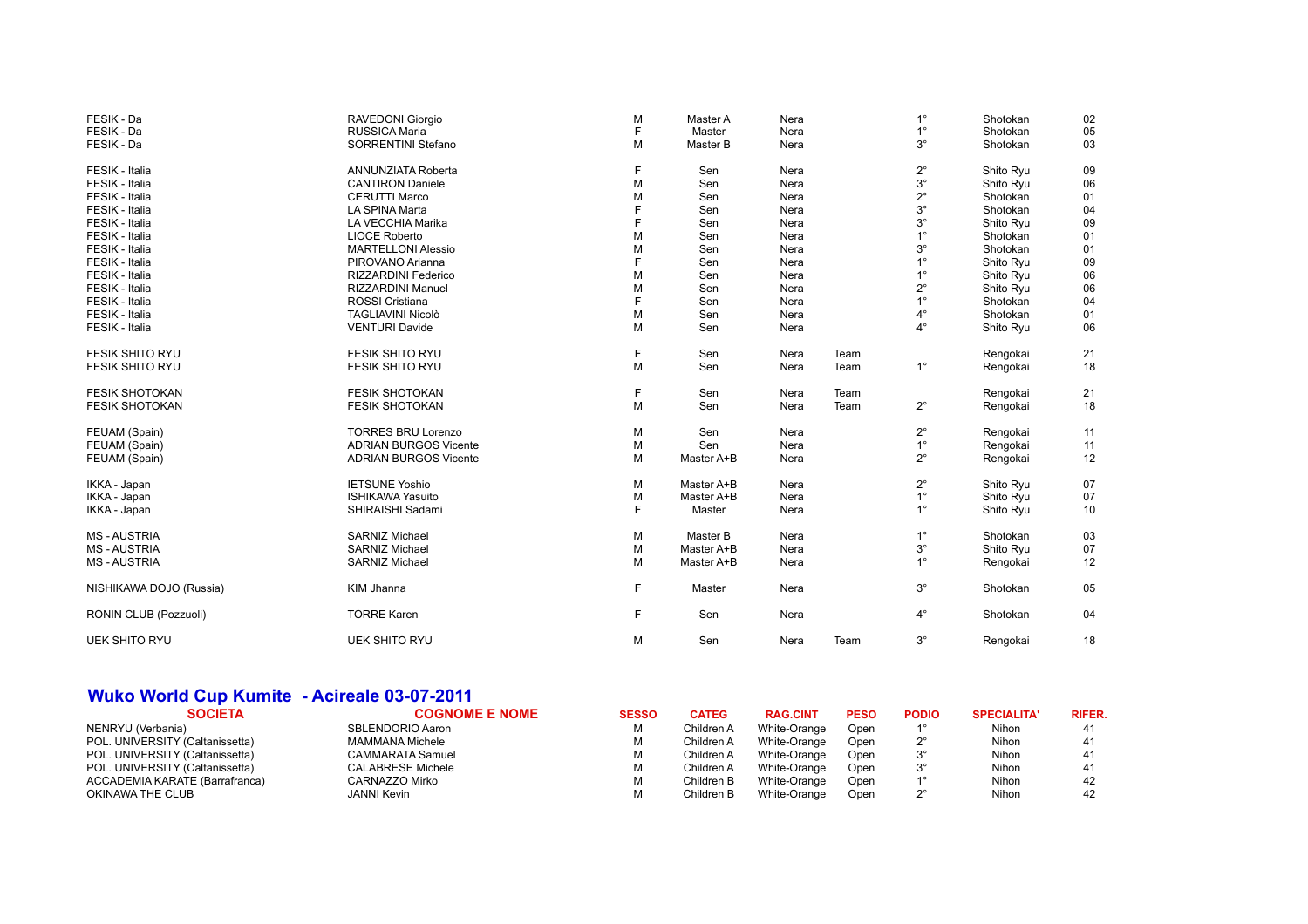| ACCADEMIA KARATE (Barrafranca)  | <b>AMORE Salvatore</b>      |
|---------------------------------|-----------------------------|
| ACCADEMIA KARATE (Barrafranca)  | <b>FARACI Alessandro</b>    |
| ANTARES (Caltagirone)           | <b>GRECO Steven</b>         |
| ANTARES (Caltagirone)           | <b>GURGONE Salvatore</b>    |
| ACCADEMIA KARATE (Barrafranca)  | <b>GIULIANA Salvatore</b>   |
| <b>LEONFORTE</b>                | <b>BERTOLO Salvatore</b>    |
| ACCADEMIA KARATE (Barrafranca)  | <b>BEVILACQUA Giulia</b>    |
| NISHIKAWA DOJO (Russia)         | <b>SLUKHAY Ekaterina</b>    |
| TIGER SCHOOL (Niscemi)          | <b>CORI</b> Giuliana        |
| RONIN CLUB (Napoli)             | SABATASSO Chiara            |
| NISHIKAWA DOJO (Russia)         | <b>KUZMICHEVA Ekaterina</b> |
| NISHIKAWA DOJO (Russia)         | KAUN Tatyana                |
| CS KARATE (Reggio Calabria)     | <b>PITASI Cristina</b>      |
| RONIN CLUB (Napoli)             | <b>SERENA Giulia</b>        |
| RONIN CLUB (Napoli)             | <b>SERENA Lorenza</b>       |
| YOSHITAKA (Sassari)             | <b>MUNDOLA Alessandro</b>   |
| POL. UNIVERSITY (Caltanissetta) | PULLARA Bruno               |
| POL. UNIVERSITY (Caltanissetta) | <b>CHINA Mattia</b>         |
|                                 | <b>BARRILE Riccardo</b>     |
| POL. UNIVERSITY (Caltanissetta) |                             |
| POL. UNIVERSITY (Caltanissetta) | <b>CAMMARATA Jessica</b>    |
| POL. UNIVERSITY (Caltanissetta) | <b>GRIMALDI Paola</b>       |
| POL. UNIVERSITY (Caltanissetta) | <b>MAROTTA Gaia</b>         |
| TIGER SCHOOL (Niscemi)          | D'IZZIA Aurora              |
| LA GINESTRA (Napoli)            | GIARINO Jacopo              |
| POL. UNIVERSITY (Caltanissetta) | <b>CAMMARATA Salvatore</b>  |
| KUSHINKAN (Urgnano)             | <b>BONOMI Michele</b>       |
| POWER GYM                       | PINGO Orazio                |
| OKINAWA THE CLUB                | <b>AVENIA Marco</b>         |
| OKINAWA THE CLUB                | ROVETTO Salvatore           |
| POWER GYM                       | <b>TRESPOLI Andrea</b>      |
| <b>ANTARES</b> (Caltagirone)    | ROCUZZO Francesco           |
| CS KARATE (Reggio Calabria)     | <b>CUCE' Pasquale</b>       |
| <b>LEONFORTE</b>                | <b>LEGNOVERDE Angelo</b>    |
| YOSHITAKA (Sassari)             | MUNDOLA Anna                |
| TIGER SCHOOL (Niscemi)          | <b>ARTESI Sophia</b>        |
| KUSHINKAN (Urgnano)             | <b>BARGIGGIA Chiara</b>     |
| CS KARATE (Reggio Calabria)     | NAVA Giada                  |
| CS KARATE (Reggio Calabria)     | DE SALVO Luisa              |
| POL. UNIVERSITY (Caltanissetta) | <b>CONTINO Domenico</b>     |
| YOSHITAKA (Sassari)             | PIRAS Lorenzo               |
| POL. UNIVERSITY (Caltanissetta) | LA BARRERA Andrea           |
| TIGER SCHOOL (Niscemi)          | <b>MILITELLO Marco</b>      |
| NENRYU (Verbania)               | SANFILIPPO Alfio            |
| NENRYU (Verbania)               | <b>SBLENDORIO Daniel</b>    |
| ANTARES (Caltagirone)           | <b>SORTINO Marvin</b>       |
| OKINAWA THE CLUB                | <b>CASCINO Gaetano</b>      |
| KEN TO ZAZEN (Limbiate)         | <b>MERONI Giorgio</b>       |
| NISHIKAWA DOJO (Russia)         | <b>VATAGI Sergey</b>        |
| POL. UNIVERSITY (Caltanissetta) | <b>TROBIA Simone</b>        |
| POL. UNIVERSITY (Caltanissetta) | LOMANCO Alessandro          |
| POL. UNIVERSITY (Caltanissetta) | GIANPORCARO COSTANZA        |
| OKINAWA THE CLUB                | <b>MAROTTI Michela</b>      |
| NENRYU (Verbania)               | <b>SBLENDORIO Melissa</b>   |
|                                 |                             |

| <b>AMORE Salvatore</b>     | M | Children B | White-Orange | Open | $3^\circ$   | Nihon | 42 |
|----------------------------|---|------------|--------------|------|-------------|-------|----|
| <b>FARACI Alessandro</b>   | M | Children B | White-Orange | Open | $3^{\circ}$ | Nihon | 42 |
| <b>GRECO</b> Steven        | M | Children C | White-Orange | Open | $1^{\circ}$ | Nihon | 43 |
| <b>GURGONE Salvatore</b>   | M | Children C | White-Orange | Open | $2^{\circ}$ | Nihon | 43 |
| <b>GIULIANA Salvatore</b>  | M | Children C | White-Orange | Open | $3^\circ$   | Nihon | 43 |
| <b>BERTOLO Salvatore</b>   | M | Children C | White-Orange | Open | $3^\circ$   | Nihon | 43 |
| <b>BEVILACQUA Giulia</b>   | F | Children A | White-Orange | Open | $1^{\circ}$ | Nihon | 45 |
| <b>SLUKHAY Ekaterina</b>   | F | Children A | White-Orange | Open | $2^{\circ}$ | Nihon | 45 |
| <b>CORI</b> Giuliana       | F | Children A | White-Orange | Open | $3^\circ$   | Nihon | 45 |
| SABATASSO Chiara           | F | Children B | White-Orange | Open | $1^{\circ}$ | Nihon | 46 |
| KUZMICHEVA Ekaterina       | F | Children B | White-Orange | Open | $2^{\circ}$ | Nihon | 46 |
| <b>KAUN Tatyana</b>        | F | Children C | White-Orange | Open | $1^{\circ}$ | Nihon | 47 |
| <b>PITASI Cristina</b>     | F | Children C | White-Orange | Open | $2^{\circ}$ | Nihon | 47 |
| <b>SERENA Giulia</b>       | F | Children C | White-Orange | Open | $3^\circ$   | Nihon | 47 |
| SERENA Lorenza             | F | Children C | White-Orange | Open | $3^\circ$   | Nihon | 47 |
| <b>MUNDOLA Alessandro</b>  | M | Children A | Green-Black  | Open | $1^{\circ}$ | Nihon | 49 |
| PULLARA Bruno              | M | Children A | Green-Black  | Open | $2^{\circ}$ | Nihon | 49 |
| <b>CHINA Mattia</b>        | M | Children A | Green-Black  | Open | $3^\circ$   | Nihon | 49 |
| <b>BARRILE Riccardo</b>    | M | Children A | Green-Black  | Open | $3^\circ$   | Nihon | 49 |
| <b>CAMMARATA Jessica</b>   | F | Children A | Green-Black  | Open | $1^{\circ}$ | Nihon | 50 |
| <b>GRIMALDI Paola</b>      | F | Children A | Green-Black  | Open | $2^{\circ}$ | Nihon | 50 |
| <b>MAROTTA Gaia</b>        | F | Children A | Green-Black  | Open | $3^\circ$   | Nihon | 50 |
| D'IZZIA Aurora             | F | Children A | Green-Black  | Open | $3^\circ$   | Nihon | 50 |
| GIARINO Jacopo             | М | Children B | Green-Blue   | Open | $1^{\circ}$ | Nihon | 51 |
| <b>CAMMARATA Salvatore</b> | М | Children B | Green-Blue   | Open | $2^{\circ}$ | Nihon | 51 |
| <b>BONOMI Michele</b>      | M | Children C | Green-Blue   | Open | $1^{\circ}$ | Nihon | 52 |
| PINGO Orazio               | М | Children C | Green-Blue   | Open | $2^{\circ}$ | Nihon | 52 |
| <b>AVENIA Marco</b>        | М | Children C | Green-Blue   | Open | $3^\circ$   | Nihon | 52 |
| <b>ROVETTO Salvatore</b>   | М | Children C | Green-Blue   | Open | $3^\circ$   | Nihon | 52 |
| <b>TRESPOLI Andrea</b>     | М | Children D | Green-Blue   | Open | $1^{\circ}$ | Nihon | 53 |
| ROCUZZO Francesco          | M | Children D | Green-Blue   | Open | $2^{\circ}$ | Nihon | 53 |
| <b>CUCE' Pasquale</b>      | М | Children D | Green-Blue   | Open | $3^\circ$   | Nihon | 53 |
| LEGNOVERDE Angelo          | M | Children D | Green-Blue   | Open | $3^\circ$   | Nihon | 53 |
| MUNDOLA Anna               | F | Children B | Green-Blue   | Open | $1^{\circ}$ | Nihon | 54 |
| <b>ARTESI Sophia</b>       | F | Children B | Green-Blue   | Open | $2^{\circ}$ | Nihon | 54 |
| <b>BARGIGGIA Chiara</b>    | F | Children C | Green-Blue   | Open | $1^{\circ}$ | Nihon | 55 |
| <b>NAVA Giada</b>          | F | Children C | Green-Blue   | Open | $2^{\circ}$ | Nihon | 55 |
| DE SALVO Luisa             | F | Children D | Green-Blue   | Open | $1^{\circ}$ | Nihon | 56 |
| <b>CONTINO Domenico</b>    | М | Children B | Brown-Black  | Open | $1^{\circ}$ | Nihon | 57 |
| PIRAS Lorenzo              | М | Children B | Brown-Black  | Open | $2^{\circ}$ | Nihon | 57 |
| LA BARRERA Andrea          | M | Children B | Brown-Black  | Open | $3^\circ$   | Nihon | 57 |
| <b>MILITELLO Marco</b>     | М | Children B | Brown-Black  | Open | $3^\circ$   | Nihon | 57 |
| SANFILIPPO Alfio           | М | Children C | Brown-Black  | Open | $1^{\circ}$ | Nihon | 58 |
| SBLENDORIO Daniel          | М | Children C | Brown-Black  | Open | $2^{\circ}$ | Nihon | 58 |
| <b>SORTINO Marvin</b>      | М | Children C | Brown-Black  | Open | $3^\circ$   | Nihon | 58 |
| CASCINO Gaetano            | M | Children C | Brown-Black  | Open | $3^\circ$   | Nihon | 58 |
| <b>MERONI</b> Giorgio      | М | Children D | Brown-Black  | Open | $1^{\circ}$ | Nihon | 59 |
| <b>VATAGI Sergey</b>       | М | Children D | Brown-Black  | Open | $2^{\circ}$ | Nihon | 59 |
| <b>TROBIA Simone</b>       | М | Children D | Brown-Black  | Open | $3^\circ$   | Nihon | 59 |
| <b>LOMANCO Alessandro</b>  | M | Children D | Brown-Black  | Open | $3^\circ$   | Nihon | 59 |
| GIANPORCARO COSTANZA       | F | Children C | Brown-Black  | Open | $1^{\circ}$ | Nihon | 61 |
| <b>MAROTTI Michela</b>     | F | Children C | Brown-Black  | Open | $2^{\circ}$ | Nihon | 61 |
| <b>SBLENDORIO Melissa</b>  | F | Children D | Brown-Black  | Open | $1^{\circ}$ | Nihon | 62 |
|                            |   |            |              |      |             |       |    |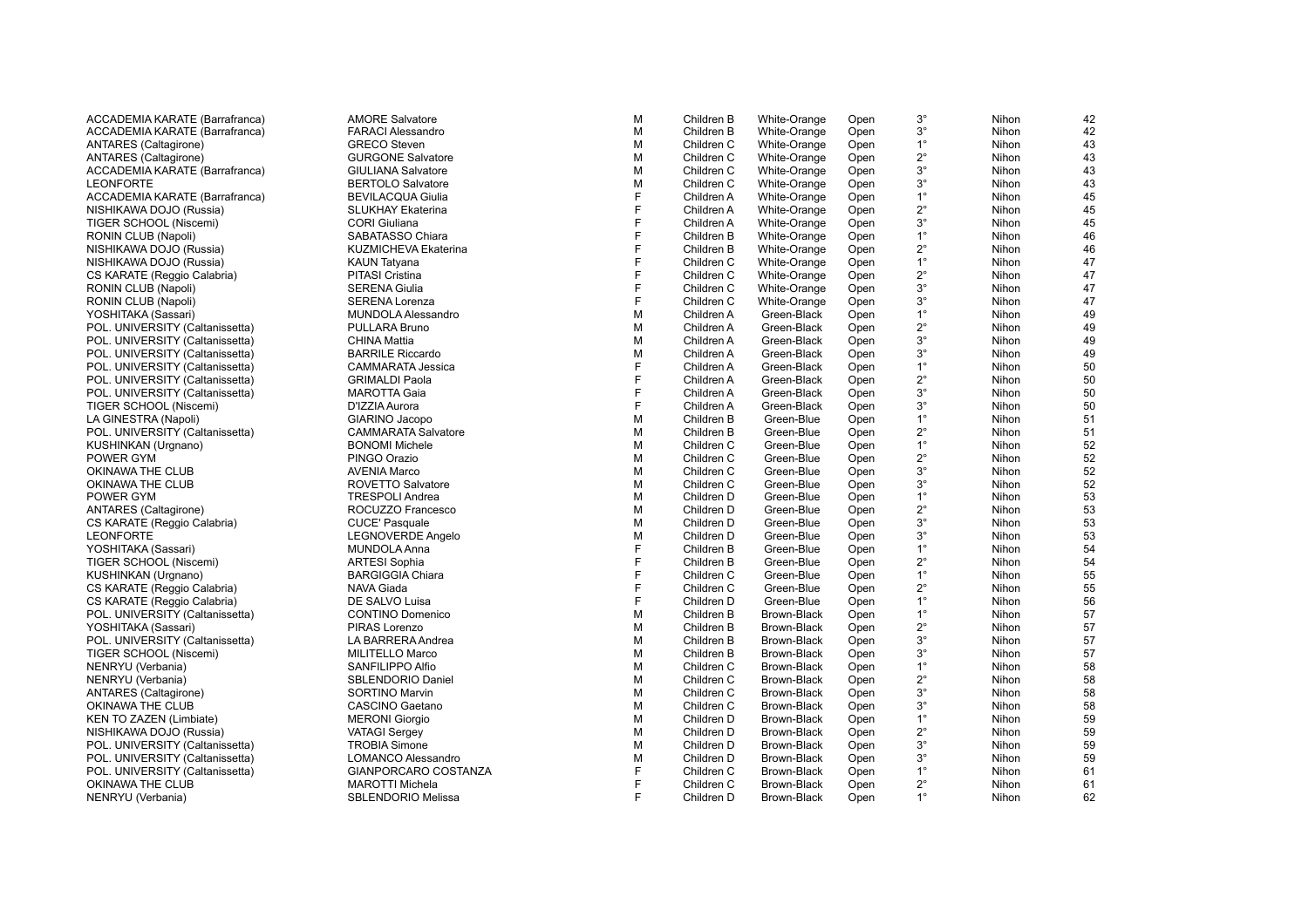| A. BRAVETTA (Roma)              | SHEHI Ani                               | М | Cadets      | $-60$ Kg | $1^{\circ}$ | Sanbon | 63 |
|---------------------------------|-----------------------------------------|---|-------------|----------|-------------|--------|----|
| POL. UNIVERSITY (Caltanissetta) | <b>CAMPISCIANO Rosario</b>              | M | Cadets      | $-60$ Kg | $2^{\circ}$ | Sanbon | 63 |
| OKINAWA THE CLUB                | <b>PESCE Alessio</b>                    | M | Cadets      | $-60$ Kg | $3^\circ$   | Sanbon | 63 |
| POL. UNIVERSITY (Caltanissetta) | <b>MAMMANA Paolo</b>                    | M | Cadets      | $-60$ Kg | $3^\circ$   | Sanbon | 63 |
| MAKOTO (Messina)                | <b>BOMBACI Daniele</b>                  | M | Cadets      | $-70$ Kg | $1^{\circ}$ | Sanbon | 64 |
| POL. UNIVERSITY (Caltanissetta) | FORMICA Alessandro                      | М | Cadets      | $-70$ Kg | $2^{\circ}$ | Sanbon | 64 |
| DOJO & FITNESS (Ferentino)      | <b>DELL'ANTONIO Gianandrea</b>          | M | Cadets      | +70 Kg   | $1^{\circ}$ | Sanbon | 65 |
| FEUAM (Spain)                   | <b>MARTINEZ DUATO Victor</b>            | M | Cadets      | +70 Kg   | $2^{\circ}$ | Sanbon | 65 |
| MAKOTO (Messina)                | <b>SANTORO Samuele</b>                  | M | Cadets      | +70 Kg   | $3^{\circ}$ | Sanbon | 65 |
| MAKOTO (Messina)                | STURNIOLO Alessandro                    | M | Cadets      | +70 Kg   | $3^{\circ}$ | Sanbon | 65 |
| <b>POWER GYM</b>                | STIMOLO Claudia                         | F | Cadets      | $-52$ Kg | $1^{\circ}$ | Sanbon | 72 |
| FKSI (Switzerland)              | <b>DELUCCHI Greta</b>                   | F | Cadets      | $-52$ Kg | $2^{\circ}$ | Sanbon | 72 |
| CS KARATE (Reggio Calabria)     | ROMEO Ilaria                            | E | Cadets      | $-52$ Kg | $3^{\circ}$ | Sanbon | 72 |
| CS KARATE (Reggio Calabria)     | <b>MORABITO Jusy</b>                    | F | Cadets      | $-52$ Kg | $3^\circ$   | Sanbon | 72 |
| FESIK (Italy)                   | <b>TRENTA Chiara</b>                    | E | Cadets      | +52 Kg   | $1^{\circ}$ | Sanbon | 73 |
| FKSI (Switzerland)              | <b>VASAMI Nicol</b>                     |   | Cadets      | +52 Kg   | $2^{\circ}$ | Sanbon | 73 |
| POL. UNIVERSITY (Caltanissetta) | <b>LANZA Corin</b>                      | F | Cadets      | +52 Kg   | $3^{\circ}$ | Sanbon | 73 |
| <b>POWER GYM</b>                | <b>SCHEMBRI Chiara</b>                  | F | Cadets      | +52 Kg   | $3^{\circ}$ | Sanbon | 73 |
| ANTARES (Caltagirone)           | <b>GEMMA Sara</b>                       | F | Juniores    | +55 Kg   | $1^{\circ}$ | Sanbon | 75 |
| POL. UNIVERSITY (Caltanissetta) | <b>ARCARISI Lucia</b>                   | E | Juniores    | +55 Kg   | $2^{\circ}$ | Sanbon | 75 |
| FEUAM (Spain)                   | <b>MARTINEZ DUATO Victor</b>            | M | Cadets      | Open     | $1^{\circ}$ | Ippon  | 78 |
| DOJO & FITNESS (Ferentino)      | DELL'ANTONIO Gianandrea                 | M | Cadets      | Open     | $2^{\circ}$ | Ippon  | 78 |
| POL. UNIVERSITY (Caltanissetta) | FORMICA Alessandro                      | М | Cadets      | Open     | $3^\circ$   | Ippon  | 78 |
| POL. UNIVERSITY (Caltanissetta) | <b>FERRARA Rocco</b>                    | M | Cadets      | Open     | $3^\circ$   | Ippon  | 78 |
| FESIK (Italy)                   | <b>TRENTA Chiara</b>                    | F | Cadets      | Open     | $1^{\circ}$ | Ippon  | 81 |
| POL. UNIVERSITY (Caltanissetta) | <b>LANZA Corin</b>                      | F | Cadets      | Open     | $2^{\circ}$ | Ippon  | 81 |
| POWER GYM                       | <b>SCHEMBRI Chiara</b>                  | F | Cadets      | Open     | $3^\circ$   | Ippon  | 81 |
| <b>POWER GYM</b>                | STIMOLO Claudia                         | F | Cadets      | Open     | $3^\circ$   | Ippon  | 81 |
| POL. UNIVERSITY (Caltanissetta) | SQ. "A" POL. UNIVERSITY (Caltanissetta) | М | Cildren A+B | Team     | $1^{\circ}$ | Nihon  | 92 |
| POL. UNIVERSITY (Caltanissetta) | SQ. "B" POL. UNIVERSITY (Caltanissetta) | M | Cildren A+B | Team     | $2^{\circ}$ | Nihon  | 92 |
| ACCADEMIA KARATE (Barrafranca)  | ACCADEMIA KARATE (Barrafranca)          | M | Cildren A+B | Team     | $3^\circ$   | Nihon  | 92 |
| NENRYU (Verbania)               | NENRYU (Verbania)                       | M | Cildren C+D | Team     | $1^{\circ}$ | Nihon  | 93 |
| MAKOTO (Messina)                | MAKOTO (Messina)                        | M | Cildren C+D | Team     | $2^{\circ}$ | Nihon  | 93 |
| POL. UNIVERSITY (Caltanissetta) | SQ. "C" POL. UNIVERSITY (Caltanissetta) | M | Cildren C+D | Team     | $3^\circ$   | Nihon  | 93 |
| POL. UNIVERSITY (Caltanissetta) | SQ. "D" POL. UNIVERSITY (Caltanissetta) | M | Cildren C+D | Team     | $3^\circ$   | Nihon  | 93 |
| RONIN CLUB (Napoli)             | RONIN CLUB (Napoli)                     | F | Cildren A+B | Team     | $1^{\circ}$ | Nihon  | 94 |
| POL. UNIVERSITY (Caltanissetta) | POL. UNIVERSITY (Caltanissetta)         | F | Cildren A+B | Team     | $2^{\circ}$ | Nihon  | 94 |
| MAKOTO (Messina)                | MAKOTO (Messina)                        | М | Cadets      | Team     | $1^{\circ}$ | Sanbon | 96 |
| <b>CSS MAZZARINO</b>            | <b>CSS MAZZARINO</b>                    | M | Cadets      | Team     | $2^{\circ}$ | Sanbon | 96 |
| POL. UNIVERSITY (Caltanissetta) | SQ. "B" POL. UNIVERSITY (Caltanissetta) | M | Cadets      | Team     | $3^{\circ}$ | Sanbon | 96 |
| POL. UNIVERSITY (Caltanissetta) | SQ. "A" POL. UNIVERSITY (Caltanissetta) | M | Cadets      | Team     | $3^\circ$   | Sanbon | 96 |
| POL. UNIVERSITY (Caltanissetta) | POL. UNIVERSITY (Caltanissetta)         | M | Jun+Sen     | Team     | $1^{\circ}$ | Sanbon | 97 |
| MAKOTO (Messina)                | MAKOTO (Messina)                        | М | Jun+Sen     | Team     | $2^{\circ}$ | Sanbon | 97 |
|                                 |                                         |   |             |          |             |        |    |

# **Wuko World Cup Kumite - Acireale 03-07-2011**

| <b>SOCIETA</b>                 | <b>COGNOME E NOME</b>          | <b>SESSO</b> | <b>CATEG</b> | <b>RAG.CINT</b> | <b>PESO</b> | <b>PODIO</b> | <b>SPECIALITA'</b> | <b>RIFER</b> |
|--------------------------------|--------------------------------|--------------|--------------|-----------------|-------------|--------------|--------------------|--------------|
| A. BRAVETTA (Roma)             | SHEHI Ani                      |              | Cadets       |                 | -60 Ka      |              | Sanbon             | 63           |
| ACCADEMIA KARATE (Barrafranca) | ACCADEMIA KARATE (Barrafranca) |              | Cildren A+B  |                 | Team        |              | Nihon              | 92           |
| ACCADEMIA KARATE (Barrafranca) | <b>AMORE Salvatore</b>         |              | Children B   | White-Orange    | Open        |              | Nihon              | 42           |
| ACCADEMIA KARATE (Barrafranca) | <b>BEVILACQUA Giulia</b>       |              | Children A   | White-Orange    | Open        |              | Nihon              | 45           |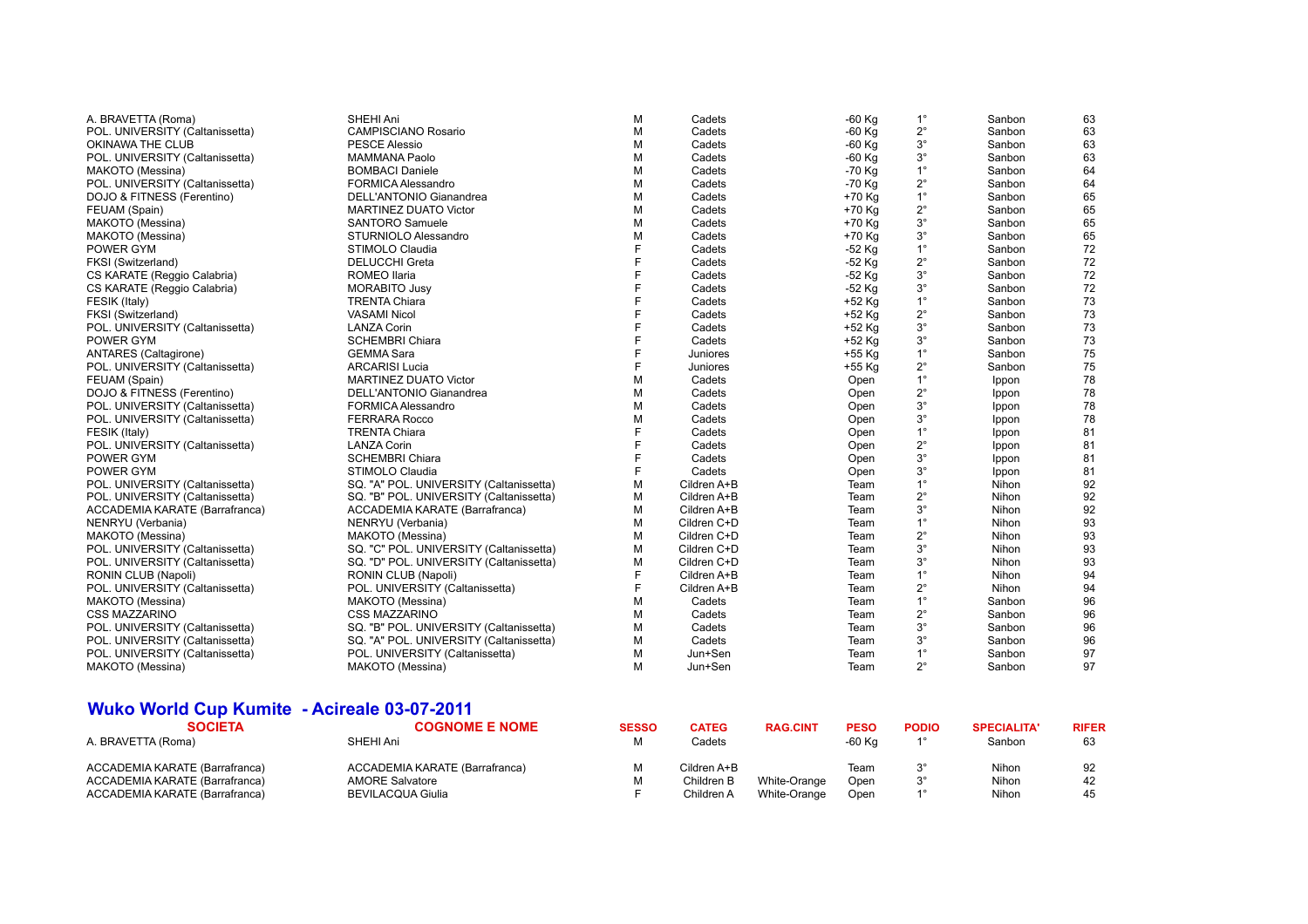| ACCADEMIA KARATE (Barrafranca) | CARNAZZO Mirko                 | M | Children B  | White-Orange | Open     | $1^{\circ}$ | Nihon  | 42     |
|--------------------------------|--------------------------------|---|-------------|--------------|----------|-------------|--------|--------|
| ACCADEMIA KARATE (Barrafranca) | <b>FARACI Alessandro</b>       | М | Children B  | White-Orange | Open     | $3^\circ$   | Nihon  | 42     |
| ACCADEMIA KARATE (Barrafranca) | <b>GIULIANA Salvatore</b>      | M | Children C  | White-Orange | Open     | $3^\circ$   | Nihon  | 43     |
| ANTARES (Caltagirone)          | <b>GEMMA Sara</b>              | F | Juniores    |              | +55 Kg   | $1^{\circ}$ | Sanbon | 75     |
| ANTARES (Caltagirone)          | <b>GRECO Steven</b>            | М | Children C  | White-Orange | Open     | $1^{\circ}$ | Nihon  | 43     |
| ANTARES (Caltagirone)          | <b>GURGONE Salvatore</b>       | М | Children C  | White-Orange | Open     | $2^{\circ}$ | Nihon  | $43\,$ |
| ANTARES (Caltagirone)          | ROCUZZO Francesco              | M | Children D  | Green-Blue   | Open     | $2^{\circ}$ | Nihon  | 53     |
| ANTARES (Caltagirone)          | <b>SORTINO Marvin</b>          | M | Children C  | Brown-Black  | Open     | $3^\circ$   | Nihon  | 58     |
| CS KARATE (Reggio Calabria)    | <b>CUCE' Pasquale</b>          | M | Children D  | Green-Blue   | Open     | $3^{\circ}$ | Nihon  | 53     |
| CS KARATE (Reggio Calabria)    | DE SALVO Luisa                 | F | Children D  | Green-Blue   | Open     | $1^{\circ}$ | Nihon  | 56     |
| CS KARATE (Reggio Calabria)    | <b>MORABITO Jusy</b>           | F | Cadets      |              | -52 Kg   | $3^\circ$   | Sanbon | $72\,$ |
| CS KARATE (Reggio Calabria)    | NAVA Giada                     | F | Children C  | Green-Blue   | Open     | $2^{\circ}$ | Nihon  | 55     |
| CS KARATE (Reggio Calabria)    | <b>PITASI Cristina</b>         | F | Children C  | White-Orange | Open     | $2^{\circ}$ | Nihon  | $47\,$ |
| CS KARATE (Reggio Calabria)    | ROMEO Ilaria                   | F | Cadets      |              | -52 Kg   | $3^\circ$   | Sanbon | 72     |
| <b>CSS MAZZARINO</b>           | <b>CSS MAZZARINO</b>           | M | Cadets      |              | Team     | $2^{\circ}$ | Sanbon | 96     |
| DOJO & FITNESS (Ferentino)     | <b>DELL'ANTONIO Gianandrea</b> | M | Cadets      |              | +70 Kg   | $1^{\circ}$ | Sanbon | 65     |
|                                | <b>DELL'ANTONIO Gianandrea</b> | M | Cadets      |              |          | $2^{\circ}$ |        | 78     |
| DOJO & FITNESS (Ferentino)     |                                |   |             |              | Open     |             | Ippon  |        |
| FESIK (Italy)                  | <b>TRENTA Chiara</b>           | F | Cadets      |              | +52 Kg   | $1^{\circ}$ | Sanbon | 73     |
| FESIK (Italy)                  | <b>TRENTA Chiara</b>           | E | Cadets      |              | Open     | $1^{\circ}$ | Ippon  | 81     |
| FEUAM (Spain)                  | <b>MARTINEZ DUATO Victor</b>   | M | Cadets      |              | +70 Kg   | $2^{\circ}$ | Sanbon | 65     |
| FEUAM (Spain)                  | <b>MARTINEZ DUATO Victor</b>   | M | Cadets      |              | Open     | $1^{\circ}$ | Ippon  | 78     |
|                                |                                |   |             |              |          |             |        |        |
| FKSI (Switzerland)             | DELUCCHI Greta                 | F | Cadets      |              | $-52$ Kg | $2^{\circ}$ | Sanbon | 72     |
| FKSI (Switzerland)             | <b>VASAMI Nicol</b>            | F | Cadets      |              | +52 Kg   | $2^{\circ}$ | Sanbon | 73     |
| KEN TO ZAZEN (Limbiate)        | <b>MERONI Giorgio</b>          | М | Children D  | Brown-Black  | Open     | $1^{\circ}$ | Nihon  | 59     |
| KUSHINKAN (Urgnano)            | <b>BARGIGGIA Chiara</b>        | F | Children C  | Green-Blue   | Open     | $1^{\circ}$ | Nihon  | 55     |
| KUSHINKAN (Urgnano)            | <b>BONOMI Michele</b>          | M | Children C  | Green-Blue   | Open     | $1^{\circ}$ | Nihon  | 52     |
| LA GINESTRA (Napoli)           | GIARINO Jacopo                 | М | Children B  | Green-Blue   | Open     | $1^{\circ}$ | Nihon  | 51     |
| <b>LEONFORTE</b>               | <b>BERTOLO Salvatore</b>       | M | Children C  | White-Orange | Open     | $3^\circ$   | Nihon  | 43     |
| <b>LEONFORTE</b>               | LEGNOVERDE Angelo              | М | Children D  | Green-Blue   | Open     | $3^\circ$   | Nihon  | 53     |
| MAKOTO (Messina)               | <b>BOMBACI Daniele</b>         | M | Cadets      |              | -70 Kg   | $1^{\circ}$ | Sanbon | 64     |
| MAKOTO (Messina)               | MAKOTO (Messina)               | М | Cildren C+D |              | Team     | $2^{\circ}$ | Nihon  | 93     |
| MAKOTO (Messina)               | MAKOTO (Messina)               | M | Cadets      |              | Team     | $1^{\circ}$ | Sanbon | 96     |
| MAKOTO (Messina)               | MAKOTO (Messina)               | M | Jun+Sen     |              | Team     | $2^{\circ}$ | Sanbon | $97\,$ |
| MAKOTO (Messina)               | <b>SANTORO Samuele</b>         | M | Cadets      |              | +70 Kg   | $3^\circ$   | Sanbon | 65     |
| MAKOTO (Messina)               | STURNIOLO Alessandro           | M | Cadets      |              | +70 Kg   | $3^\circ$   | Sanbon | 65     |
|                                |                                |   |             |              |          |             |        |        |
| NENRYU (Verbania)              | NENRYU (Verbania)              | М | Cildren C+D |              | Team     | $1^{\circ}$ | Nihon  | 93     |
| NENRYU (Verbania)              | SANFILIPPO Alfio               | M | Children C  | Brown-Black  | Open     | $1^{\circ}$ | Nihon  | 58     |
| NENRYU (Verbania)              | SBLENDORIO Aaron               | M | Children A  | White-Orange | Open     | $1^{\circ}$ | Nihon  | 41     |
| NENRYU (Verbania)              | SBLENDORIO Daniel              | M | Children C  | Brown-Black  | Open     | $2^{\circ}$ | Nihon  | 58     |
| NENRYU (Verbania)              | <b>SBLENDORIO Melissa</b>      | E | Children D  | Brown-Black  | Open     | $1^{\circ}$ | Nihon  | 62     |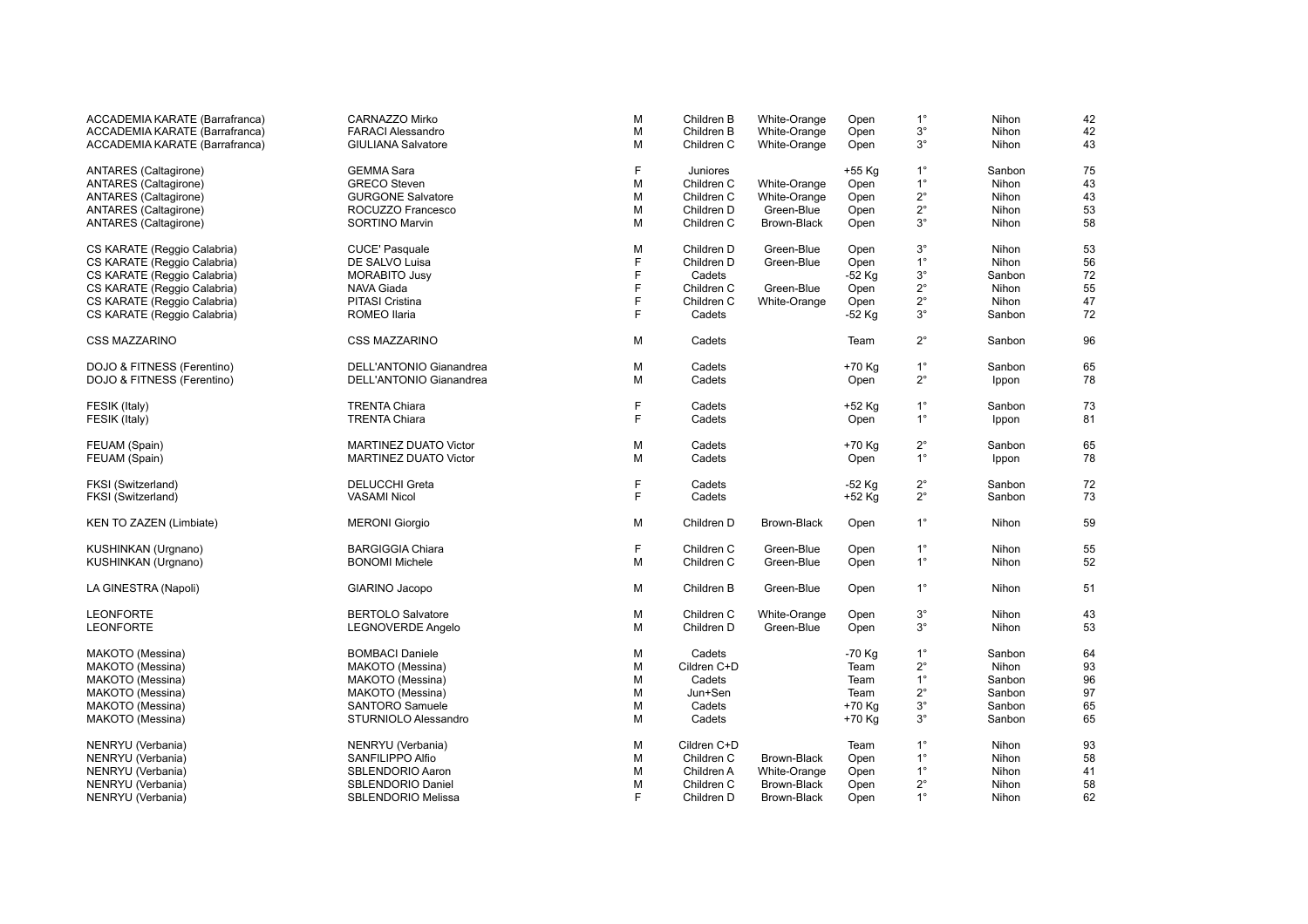| NISHIKAWA DOJO (Russia)<br>NISHIKAWA DOJO (Russia) | <b>KAUN Tatyana</b><br>KUZMICHEVA Ekaterina      | F<br>F | Children C<br>Children B | White-Orange<br>White-Orange     | Open<br>Open | $1^{\circ}$<br>$2^{\circ}$ | Nihon<br>Nihon | 47<br>46 |
|----------------------------------------------------|--------------------------------------------------|--------|--------------------------|----------------------------------|--------------|----------------------------|----------------|----------|
|                                                    |                                                  | F      |                          |                                  |              | $2^{\circ}$                |                |          |
| NISHIKAWA DOJO (Russia)<br>NISHIKAWA DOJO (Russia) | <b>SLUKHAY Ekaterina</b><br><b>VATAGI Sergey</b> | M      | Children A<br>Children D | White-Orange<br>Brown-Black      | Open<br>Open | $2^{\circ}$                | Nihon<br>Nihon | 45<br>59 |
|                                                    |                                                  | М      | Children C               |                                  |              | $3^{\circ}$                |                |          |
| OKINAWA THE CLUB                                   | <b>AVENIA Marco</b><br><b>CASCINO Gaetano</b>    | M      |                          | Green-Blue<br><b>Brown-Black</b> | Open         | $3^\circ$                  | Nihon          | 52       |
| OKINAWA THE CLUB                                   |                                                  | М      | Children C               |                                  | Open<br>Open | $2^{\circ}$                | Nihon<br>Nihon | 58<br>42 |
| OKINAWA THE CLUB                                   | <b>JANNI Kevin</b>                               | F      | Children B               | White-Orange                     |              | $2^{\circ}$                |                | 61       |
| OKINAWA THE CLUB                                   | <b>MAROTTI Michela</b><br><b>PESCE Alessio</b>   | M      | Children C<br>Cadets     | Brown-Black                      | Open         | $3^\circ$                  | Nihon          |          |
| OKINAWA THE CLUB                                   |                                                  |        |                          |                                  | -60 Kg       |                            | Sanbon         | 63       |
| OKINAWA THE CLUB                                   | <b>ROVETTO Salvatore</b>                         | М      | Children C               | Green-Blue                       | Open         | $3^\circ$                  | Nihon          | 52       |
| POL. UNIVERSITY (Caltanissetta)                    | <b>ARCARISI Lucia</b>                            | F      | Juniores                 |                                  | +55 Kg       | $2^{\circ}$                | Sanbon         | 75       |
| POL. UNIVERSITY (Caltanissetta)                    | <b>BARRILE Riccardo</b>                          | М      | Children A               | Green-Black                      | Open         | $3^{\circ}$                | Nihon          | 49       |
| POL. UNIVERSITY (Caltanissetta)                    | <b>CALABRESE Michele</b>                         | М      | Children A               | White-Orange                     | Open         | $3^\circ$                  | Nihon          | 41       |
| POL. UNIVERSITY (Caltanissetta)                    | CAMMARATA Jessica                                | F      | Children A               | Green-Black                      | Open         | $1^{\circ}$                | Nihon          | 50       |
| POL. UNIVERSITY (Caltanissetta)                    | <b>CAMMARATA Salvatore</b>                       | М      | Children B               | Green-Blue                       | Open         | $2^{\circ}$                | Nihon          | 51       |
| POL. UNIVERSITY (Caltanissetta)                    | <b>CAMMARATA Samuel</b>                          | М      | Children A               | White-Orange                     | Open         | $3^\circ$                  | Nihon          | 41       |
| POL. UNIVERSITY (Caltanissetta)                    | <b>CAMPISCIANO Rosario</b>                       | M      | Cadets                   |                                  | -60 Kg       | $2^{\circ}$                | Sanbon         | 63       |
| POL. UNIVERSITY (Caltanissetta)                    | <b>CHINA Mattia</b>                              | М      | Children A               | Green-Black                      | Open         | $3^{\circ}$                | Nihon          | 49       |
| POL. UNIVERSITY (Caltanissetta)                    | <b>CONTINO Domenico</b>                          | M      | Children B               | Brown-Black                      | Open         | $1^{\circ}$                | Nihon          | 57       |
| POL. UNIVERSITY (Caltanissetta)                    | <b>FERRARA Rocco</b>                             | M      | Cadets                   |                                  | Open         | $3^{\circ}$                | Ippon          | 78       |
| POL. UNIVERSITY (Caltanissetta)                    | <b>FORMICA Alessandro</b>                        | M      | Cadets                   |                                  | -70 Kg       | $2^{\circ}$                | Sanbon         | 64       |
| POL. UNIVERSITY (Caltanissetta)                    | FORMICA Alessandro                               | M      | Cadets                   |                                  | Open         | $3^\circ$                  | Ippon          | 78       |
| POL. UNIVERSITY (Caltanissetta)                    | GIANPORCARO COSTANZA                             | F      | Children C               | Brown-Black                      | Open         | $1^{\circ}$                | Nihon          | 61       |
| POL. UNIVERSITY (Caltanissetta)                    | <b>GRIMALDI Paola</b>                            | E      | Children A               | Green-Black                      | Open         | $2^{\circ}$                | Nihon          | 50       |
| POL. UNIVERSITY (Caltanissetta)                    | LA BARRERA Andrea                                | M      | Children B               | Brown-Black                      | Open         | $3^\circ$                  | Nihon          | 57       |
| POL. UNIVERSITY (Caltanissetta)                    | <b>LANZA Corin</b>                               | F      | Cadets                   |                                  | +52 Kg       | $3^{\circ}$                | Sanbon         | 73       |
| POL. UNIVERSITY (Caltanissetta)                    | <b>LANZA Corin</b>                               | F      | Cadets                   |                                  | Open         | $2^{\circ}$                | Ippon          | 81       |
| POL. UNIVERSITY (Caltanissetta)                    | <b>LOMANCO Alessandro</b>                        | М      | Children D               | Brown-Black                      | Open         | $3^{\circ}$                | Nihon          | 59       |
| POL. UNIVERSITY (Caltanissetta)                    | <b>MAMMANA Michele</b>                           | M      | Children A               | White-Orange                     | Open         | $2^{\circ}$                | Nihon          | 41       |
| POL. UNIVERSITY (Caltanissetta)                    | <b>MAMMANA Paolo</b>                             | M      | Cadets                   |                                  | -60 Kg       | $3^{\circ}$                | Sanbon         | 63       |
| POL. UNIVERSITY (Caltanissetta)                    | <b>MAROTTA Gaia</b>                              | F      | Children A               | Green-Black                      | Open         | $3^{\circ}$                | Nihon          | 50       |
| POL. UNIVERSITY (Caltanissetta)                    | POL. UNIVERSITY (Caltanissetta)                  | F      | Cildren A+B              |                                  | Team         | $2^{\circ}$                | Nihon          | 94       |
| POL. UNIVERSITY (Caltanissetta)                    | POL. UNIVERSITY (Caltanissetta)                  | M      | Jun+Sen                  |                                  | Team         | $1^{\circ}$                | Sanbon         | 97       |
| POL. UNIVERSITY (Caltanissetta)                    | PULLARA Bruno                                    | М      | Children A               | Green-Black                      | Open         | $2^{\circ}$                | Nihon          | 49       |
| POL. UNIVERSITY (Caltanissetta)                    | SQ. "A" POL. UNIVERSITY (Caltanissetta)          | М      | Cildren A+B              |                                  | Team         | $1^{\circ}$                | Nihon          | 92       |
| POL. UNIVERSITY (Caltanissetta)                    | SQ. "A" POL. UNIVERSITY (Caltanissetta)          | М      | Cadets                   |                                  | Team         | $3^{\circ}$                | Sanbon         | 96       |
| POL. UNIVERSITY (Caltanissetta)                    | SQ. "B" POL. UNIVERSITY (Caltanissetta)          | М      | Cildren A+B              |                                  | Team         | $2^{\circ}$                | Nihon          | 92       |
| POL. UNIVERSITY (Caltanissetta)                    | SQ. "B" POL. UNIVERSITY (Caltanissetta)          | M      | Cadets                   |                                  | Team         | $3^{\circ}$                | Sanbon         | 96       |
| POL. UNIVERSITY (Caltanissetta)                    | SQ. "C" POL. UNIVERSITY (Caltanissetta)          | М      | Cildren C+D              |                                  | Team         | $3^{\circ}$                | Nihon          | 93       |
| POL. UNIVERSITY (Caltanissetta)                    | SQ. "D" POL. UNIVERSITY (Caltanissetta)          | М      | Cildren C+D              |                                  | Team         | $3^{\circ}$                | Nihon          | 93       |
| POL. UNIVERSITY (Caltanissetta)                    | <b>TROBIA Simone</b>                             | M      | Children D               | Brown-Black                      | Open         | $3^\circ$                  | Nihon          | 59       |
| POWER GYM                                          | PINGO Orazio                                     | М      | Children C               | Green-Blue                       | Open         | $2^{\circ}$                | Nihon          | 52       |
| POWER GYM                                          | <b>SCHEMBRI Chiara</b>                           | F      | Cadets                   |                                  | +52 Kg       | $3^\circ$                  | Sanbon         | 73       |
| POWER GYM                                          | <b>SCHEMBRI Chiara</b>                           | F      | Cadets                   |                                  | Open         | $3^{\circ}$                | Ippon          | 81       |
| POWER GYM                                          | STIMOLO Claudia                                  | F      | Cadets                   |                                  | -52 Kg       | $1^{\circ}$                | Sanbon         | 72       |
| POWER GYM                                          | STIMOLO Claudia                                  | F      | Cadets                   |                                  | Open         | $3^{\circ}$                | Ippon          | 81       |
| POWER GYM                                          | <b>TRESPOLI Andrea</b>                           | M      | Children D               | Green-Blue                       | Open         | $1^{\circ}$                | Nihon          | 53       |
| RONIN CLUB (Napoli)                                | RONIN CLUB (Napoli)                              | F      | Cildren A+B              |                                  | Team         | $1^{\circ}$                | Nihon          | 94       |
|                                                    |                                                  |        |                          |                                  |              |                            |                |          |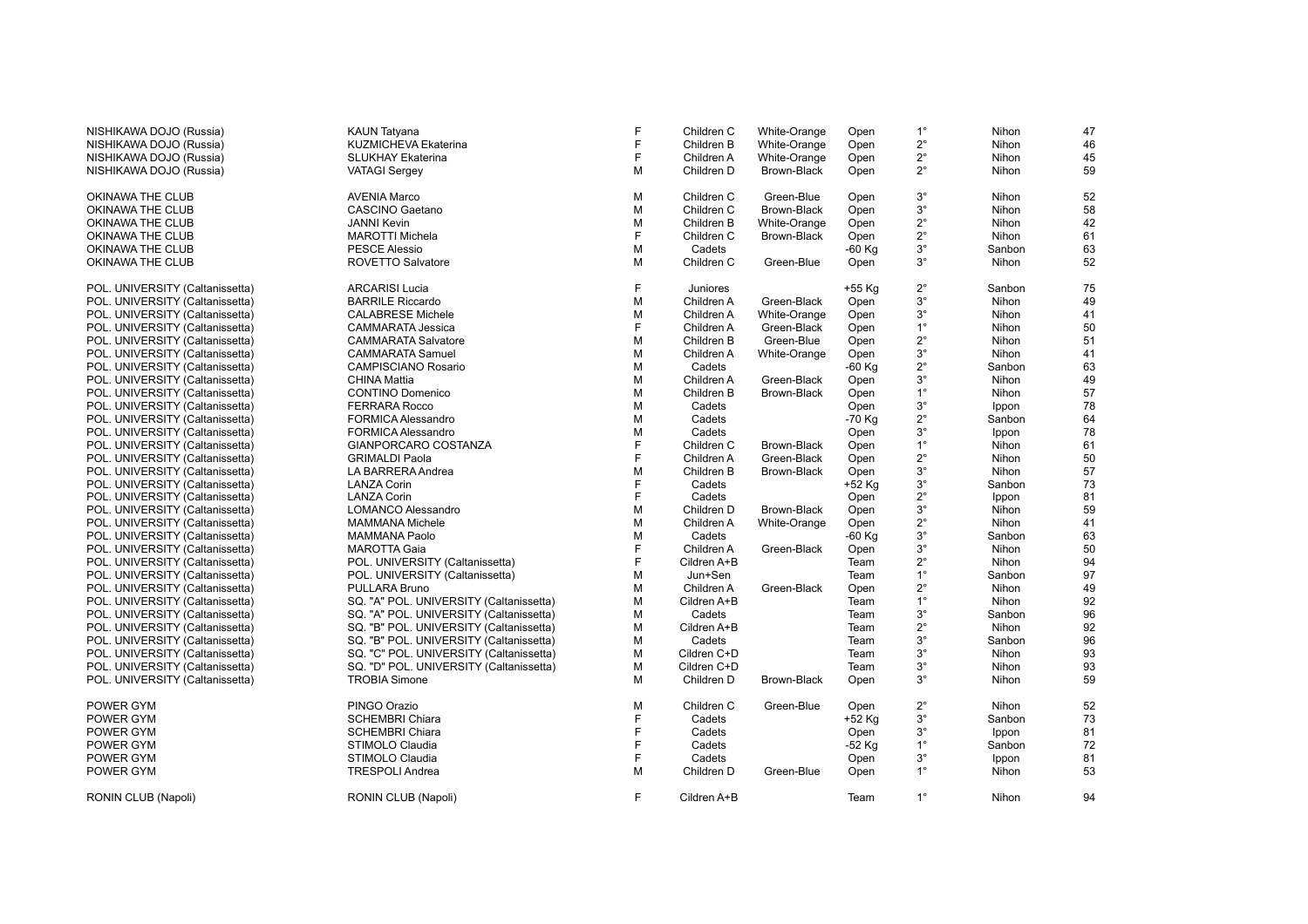| RONIN CLUB (Napoli)    | SABATASSO Chiara      | Children B | White-Orange | Open |             | Nihon        | 46 |
|------------------------|-----------------------|------------|--------------|------|-------------|--------------|----|
| RONIN CLUB (Napoli)    | <b>SERENA Giulia</b>  | Children C | White-Orange | Open | $3^{\circ}$ | Nihon        | 47 |
| RONIN CLUB (Napoli)    | <b>SERENA Lorenza</b> | Children C | White-Orange | Open | $3^{\circ}$ | Nihon        | 47 |
| TIGER SCHOOL (Niscemi) | <b>ARTESI Sophia</b>  | Children B | Green-Blue   | Open | $2^{\circ}$ | Nihon        | 54 |
| TIGER SCHOOL (Niscemi) | CORI Giuliana         | Children A | White-Orange | Open | $3^{\circ}$ | Nihon        | 45 |
| TIGER SCHOOL (Niscemi) | D'IZZIA Aurora        | Children A | Green-Black  | Open | $3^{\circ}$ | Nihon        | 50 |
| TIGER SCHOOL (Niscemi) | MILITELLO Marco       | Children B | Brown-Black  | Open | $3^{\circ}$ | Nihon        | 57 |
| YOSHITAKA (Sassari)    | MUNDOLA Alessandro    | Children A | Green-Black  | Open | 40          | <b>Nihon</b> | 49 |
| YOSHITAKA (Sassari)    | MUNDOLA Anna          | Children B | Green-Blue   | Open | $1^{\circ}$ | Nihon        | 54 |
| YOSHITAKA (Sassari)    | PIRAS Lorenzo         | Children B | Brown-Black  | Open | $2^{\circ}$ | Nihon        | 57 |
|                        |                       |            |              |      |             |              |    |

#### **4° WUKO WORLD CHAMPIONSHIP KUMITE SENIORES - Acireale 03-07-2011**

| <b>SOCIETA</b>          | <b>COGNOME E NOME</b>      | <b>SESSO</b> | <b>CATEG</b>   | <b>RAG.CINT</b> | <b>PESO</b> | <b>PODIO</b> | <b>SPECIALITA'</b> | <b>RIFER.</b> |
|-------------------------|----------------------------|--------------|----------------|-----------------|-------------|--------------|--------------------|---------------|
| FESIK (Italy)           | <b>INGLESE Leonardo</b>    | M            | Sen            |                 | $-68$       |              | Sanbon             | 22            |
| FESIK (Italy)           | <b>VALENTINI Saverio</b>   | M            | Sen            |                 | $-68$       | $2^{\circ}$  | Sanbon             | 22            |
| <b>FESIK - DA</b>       | SBLENDORIO Gianpiero       | M            | Sen            |                 | $-68$       | $3^\circ$    | Sanbon             | 22            |
| FESIK (Italy)           | LIOCE Roberto              | M            | Sen            |                 | $-68$       | $3^\circ$    | Sanbon             | 22            |
| FESIK (Italy)           | RUSSO Alfredo              | M            | Sen            |                 | $-78$       | $1^{\circ}$  | Sanbon             | 23            |
| FESIK (Italy)           | DI BARI Fabio              | M            | Sen            |                 | $-78$       | $2^{\circ}$  | Sanbon             | 23            |
| FESIK (Italy)           | <b>RIZZARDINI Manuel</b>   | M            | Sen            |                 | $-78$       | $3^{\circ}$  | Sanbon             | 23            |
| FESIK (Italy)           | RIZZARDINI Federico        | M            | Sen            |                 | $-78$       | $3^\circ$    | Sanbon             | 23            |
| FESIK (Italy)           | <b>CLARELLI Gianfranco</b> | M            | Sen            |                 | $+78$       | $1^{\circ}$  | Sanbon             | 24            |
| FESIK (Italy)           | <b>CICCHINELLI David</b>   | M            | Sen            |                 | $+78$       | $2^{\circ}$  | Sanbon             | 24            |
| UEK (Spagna)            | <b>HERNAEZ RUIZ Javier</b> | M            | Sen            |                 | $+78$       | $3^{\circ}$  | Sanbon             | 24            |
| UEK (Spagna)            | <b>HERNAEZ RUIZ Julio</b>  | M            | Sen            |                 | $+78$       | $3^\circ$    | Sanbon             | 24            |
| IKKA (Jappan)           | <b>IETSUNE Yoshio</b>      | M            | Masters A      |                 | Open        | $1^{\circ}$  | Sanbon             | 25            |
| <b>FESIK - DA</b>       | SBLENDORIO Gianpiero       | M            | Masters A      |                 | Open        | $2^{\circ}$  | Sanbon             | 25            |
| <b>FESIK - DA</b>       | <b>BARLETTA Oronzo</b>     | M            | Masters A      |                 | Open        | $3^\circ$    | Sanbon             | 25            |
| <b>FESIK - DA</b>       | <b>CAMMARATA Rosario</b>   | M            | Masters A      |                 | Open        | $3^\circ$    | Sanbon             | 25            |
| <b>FESIK - DA</b>       | <b>DANESE Vito</b>         | M            | Masters B      |                 | Open        | $1^{\circ}$  | Sanbon             | 26            |
| IKKA (Jappan)           | <b>ISHIKAWA Yasuito</b>    | M            | Masters B      |                 | Open        | $2^{\circ}$  | Sanbon             | 26            |
| FBK (Brazil)            | <b>RODRIGUES Romildo</b>   | M            | Masters B      |                 | Open        | $3^\circ$    | Sanbon             | 26            |
| NISHIKAWA DOJO (Russia) | <b>GOROZHNKIN Pavel</b>    | м            | Masters B      |                 | Open        | $3^\circ$    | Sanbon             | 26            |
| FESIK (Italy)           | <b>CARELLA Angela</b>      |              | Sen            |                 | Open        | $1^{\circ}$  | Sanbon             | 27            |
| FESIK (Italy)           | <b>BUZZI Audrey</b>        |              | Sen            |                 | Open        | $2^{\circ}$  | Sanbon             | 27            |
| <b>FESIK - DA</b>       | LO GROSSO Stefania         |              | Sen            |                 | Open        | $3^\circ$    | Sanbon             | 27            |
| FBK (Brazil)            | <b>FLORINDO Marilia</b>    |              | Sen            |                 | Open        | $3^\circ$    | Sanbon             | 27            |
| FESIK (Italy)           | <b>MARI Lucia</b>          |              | Sen            |                 | $+58$       | $1^{\circ}$  | Sanbon             | 28            |
| FESIK (Italy)           | <b>NOTARI Silvia</b>       |              | Sen            |                 | $+58$       | $2^{\circ}$  | Sanbon             | 28            |
| <b>FESIK - DA</b>       | <b>FARANNA Marika</b>      |              | Sen            |                 | $+58$       | $3^\circ$    | Sanbon             | 28            |
| <b>FESIK - DA</b>       | <b>BIZZI Marica</b>        |              | Sen            |                 | $+58$       | $3^\circ$    | Sanbon             | 28            |
| FBK (Brazil)            | <b>SILVA Kelly</b>         |              | <b>Masters</b> |                 | Open        | $1^{\circ}$  | Sanbon             | 29            |
| Japan                   | SHIRAISHI Sodami           |              | <b>Masters</b> |                 | Open        | $2^{\circ}$  | Sanbon             | 29            |
| <b>FESIK - DA</b>       | <b>RUSSICA Maria</b>       |              | <b>Masters</b> |                 | Open        | $3^\circ$    | Sanbon             | 29            |
| FESIK (Italy)           | <b>CERUTTI Marco</b>       | M            | Sen            |                 | $-75$       | $1^{\circ}$  | Ippon              | 30            |
| <b>FEUAM</b>            | <b>KALA KONE Aboucar</b>   | M            | Sen            |                 | $-75$       | $2^{\circ}$  | Ippon              | 30            |
| <b>FESIK - DA</b>       | SBLENDORIO Gianpiero       | M            | Sen            |                 | $-75$       | $3^\circ$    | Ippon              | 30            |
| FESIK (Italy)           | DI MARIO Andrea            | M            | Sen            |                 | $-75$       | $3^\circ$    | Ippon              | 30            |
| UEK (Spagna)            | <b>HERNAEZJulio</b>        | M            | Sen            |                 | $+75$       | $1^{\circ}$  | Ippon              | 31            |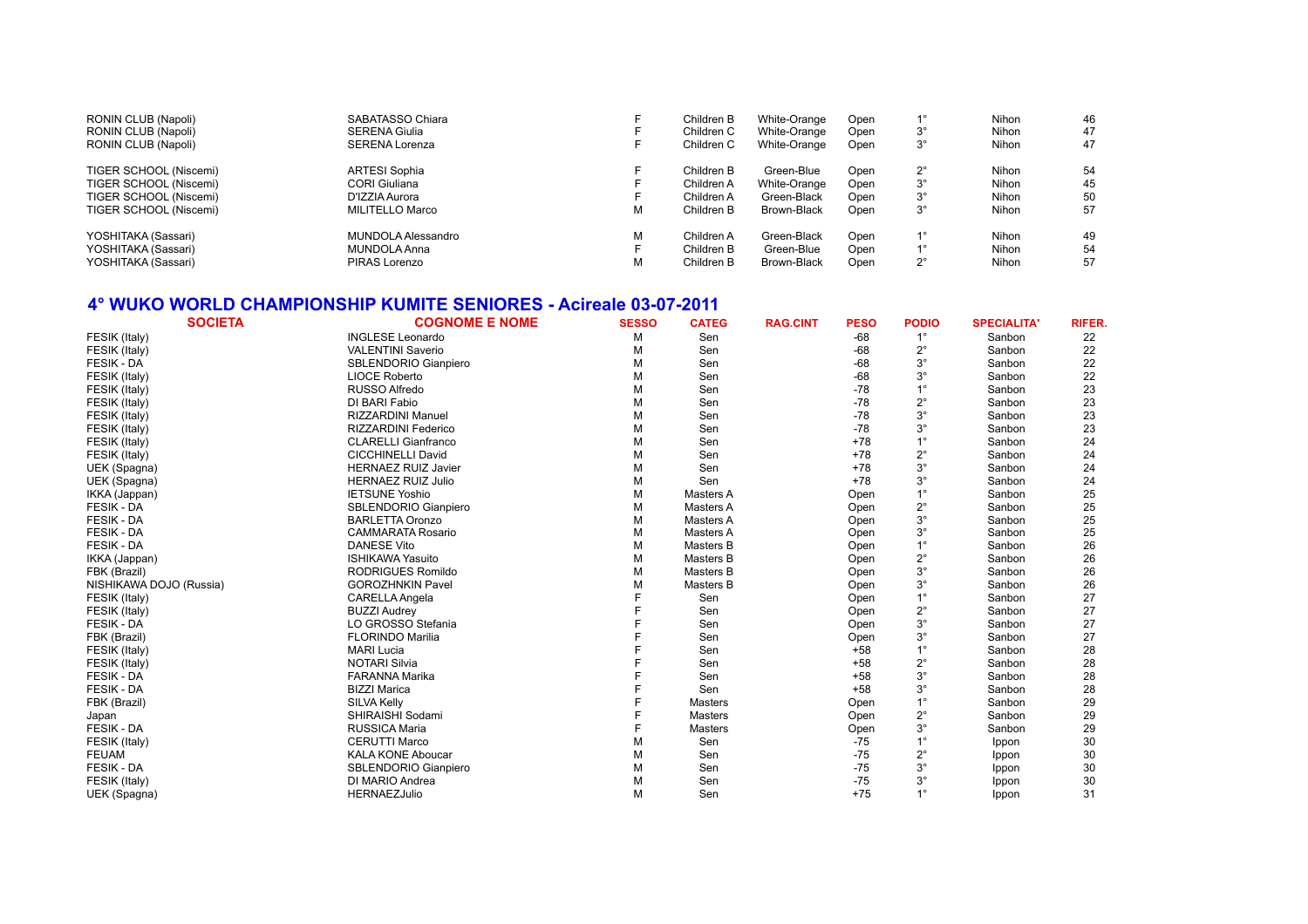| UEK (Spagna)<br><b>HERNAEZ Javier</b><br>Sen<br>$+75$<br>м                          |             | Ippon  | 31 |
|-------------------------------------------------------------------------------------|-------------|--------|----|
| FESIK (Italy)<br>GUERRA Alessandro<br>$+75$<br>Sen<br>М                             | 3°          | Ippon  | 31 |
| UEK (Spagna)<br><b>BLAZQUEZ Aaron</b><br>Sen<br>$+75$<br>М                          | $3^\circ$   | Ippon  | 31 |
| FESIK (Italy)<br><b>MARI Lucia</b><br>Sen<br>Open                                   |             | Ippon  | 32 |
| <b>CARELLA Angela</b><br>FESIK (Italy)<br>Sen<br>Open                               | 2°          | Ippon  | 32 |
| FESIK (Italy)<br><b>NOTARI Silvia</b><br>Sen<br>Open                                | $3^{\circ}$ | Ippon  | 32 |
| <b>BUZZI Audrey</b><br>FESIK (Italy)<br>Sen<br>Open                                 | 3°          | Ippon  | 32 |
| FESIK (Italy)<br>Clarelli-Valentini-Inglese<br>Sen<br>Team<br>м<br>Open             |             | Sanbon | 33 |
| UEK (Spagna)<br>Blazquez- Hernaez javier- Hernaez Julio<br>Sen<br>м<br>Team<br>Open | 2°          | Sanbon | 33 |
| FESIK (Italy)<br>Mari-Buzzi- Carella<br>Sen<br>Team<br>Open                         |             | Sanbon | 34 |
| FBK (Brazil)<br>Silva-Marilia-Notari<br>Sen<br>Team<br>Open                         | 2°          | Sanbon | 34 |
| FESIK (Italy)<br>Cecchinelli-Carella-Russo A.<br>Mixed<br>Sen<br>Open<br>Team       |             | Sanbon | 35 |
| UEK (Spagna)<br>Blazquez-Bizzi-Hernaez<br>Mixed<br>Sen<br>Team<br>Open              | 2°          | Sanbon | 35 |
| letsune-Shiraishi-Ishikawa<br>Mixed<br>Sen<br>Team<br>Open<br>Japan                 |             | Ippon  | 38 |
| FESIK (Italy)<br>Di Mario-Notari-Guerra A.<br>Mixed<br>Sen<br>Team<br>Open          | 2°          | Ippon  | 38 |

## **4° WUKO WORLD CHAMPIONSHIP KUMITE SENIORES - Acireale 03-07-2011**

|                   | <b>SOCIETA</b> | <b>COGNOME E NOME</b>        | <b>SESSO</b> | <b>CATEG</b>   | <b>RAG.CINT</b> | <b>PESO</b> | <b>PODIO</b> | <b>SPECIALITA'</b> |    |
|-------------------|----------------|------------------------------|--------------|----------------|-----------------|-------------|--------------|--------------------|----|
| FBK (Brazil)      |                | <b>FLORINDO Marilia</b>      |              | Sen            |                 | Open        | $3^\circ$    | Sanbon             | 27 |
| FBK (Brazil)      |                | RODRIGUES Romildo            | М            | Masters B      |                 | Open        | $3^\circ$    | Sanbon             | 26 |
| FBK (Brazil)      |                | <b>SILVA Kelly</b>           |              | <b>Masters</b> |                 | Open        | $1^{\circ}$  | Sanbon             | 29 |
| FBK (Brazil)      |                | Silva-Marilia-Notari         | F            | Sen            | Team            | Open        | $2^{\circ}$  | Sanbon             | 34 |
| <b>FESIK - DA</b> |                | <b>BARLETTA Oronzo</b>       | M            | Masters A      |                 | Open        | $3^\circ$    | Sanbon             | 25 |
| <b>FESIK - DA</b> |                | <b>BIZZI Marica</b>          |              | Sen            |                 | $+58$       | $3^\circ$    | Sanbon             | 28 |
| <b>FESIK - DA</b> |                | <b>CAMMARATA Rosario</b>     | М            | Masters A      |                 | Open        | $3^\circ$    | Sanbon             | 25 |
| FESIK - DA        |                | <b>DANESE Vito</b>           | м            | Masters B      |                 | Open        |              | Sanbon             | 26 |
| <b>FESIK - DA</b> |                | <b>FARANNA Marika</b>        |              | Sen            |                 | $+58$       | $3^\circ$    | Sanbon             | 28 |
| <b>FESIK - DA</b> |                | LO GROSSO Stefania           |              | Sen            |                 | Open        | $3^\circ$    | Sanbon             | 27 |
| <b>FESIK - DA</b> |                | <b>RUSSICA Maria</b>         |              | <b>Masters</b> |                 | Open        | $3^\circ$    | Sanbon             | 29 |
| <b>FESIK - DA</b> |                | SBLENDORIO Gianpiero         | М            | Sen            |                 | $-68$       | $3^\circ$    | Sanbon             | 22 |
| FESIK - DA        |                | SBLENDORIO Gianpiero         | М            | Masters A      |                 | Open        | $2^{\circ}$  | Sanbon             | 25 |
| <b>FESIK - DA</b> |                | SBLENDORIO Gianpiero         | М            | Sen            |                 | $-75$       | $3^\circ$    | Ippon              | 30 |
| FESIK (Italy)     |                | <b>BUZZI Audrey</b>          |              | Sen            |                 | Open        | $2^{\circ}$  | Sanbon             | 27 |
| FESIK (Italy)     |                | <b>BUZZI Audrey</b>          |              | Sen            |                 | Open        | $3^\circ$    | Ippon              | 32 |
| FESIK (Italy)     |                | <b>CARELLA Angela</b>        |              | Sen            |                 | Open        | $1^{\circ}$  | Sanbon             | 27 |
| FESIK (Italy)     |                | CARELLA Angela               |              | Sen            |                 | Open        | $2^{\circ}$  | Ippon              | 32 |
| FESIK (Italy)     |                | Cecchinelli-Carella-Russo A. | Mixed        | Sen            | Team            | Open        |              | Sanbon             | 35 |
| FESIK (Italy)     |                | <b>CERUTTI Marco</b>         | м            | Sen            |                 | $-75$       |              | Ippon              | 30 |
| FESIK (Italy)     |                | CICCHINELLI David            | М            | Sen            |                 | $+78$       | 2°           | Sanbon             | 24 |
| FESIK (Italy)     |                | <b>CLARELLI Gianfranco</b>   | М            | Sen            |                 | $+78$       |              | Sanbon             | 24 |
| FESIK (Italy)     |                | Clarelli-Valentini-Inglese   | М            | Sen            | Team            | Open        |              | Sanbon             | 33 |
| FESIK (Italy)     |                | DI BARI Fabio                | М            | Sen            |                 | $-78$       | $2^{\circ}$  | Sanbon             | 23 |
| FESIK (Italy)     |                | DI MARIO Andrea              | М            | Sen            |                 | $-75$       | $3^\circ$    | Ippon              | 30 |
| FESIK (Italy)     |                | Di Mario-Notari-Guerra A.    | Mixed        | Sen            | Team            | Open        | $2^{\circ}$  | Ippon              | 38 |
| FESIK (Italy)     |                | <b>GUERRA Alessandro</b>     | М            | Sen            |                 | $+75$       | $3^\circ$    | Ippon              | 31 |
| FESIK (Italy)     |                | <b>INGLESE Leonardo</b>      | м            | Sen            |                 | -68         |              | Sanbon             | 22 |
| FESIK (Italy)     |                | <b>LIOCE Roberto</b>         | М            | Sen            |                 | $-68$       | $3^\circ$    | Sanbon             | 22 |
| FESIK (Italy)     |                | <b>MARI Lucia</b>            | F            | Sen            |                 | $+58$       | $1^{\circ}$  | Sanbon             | 28 |